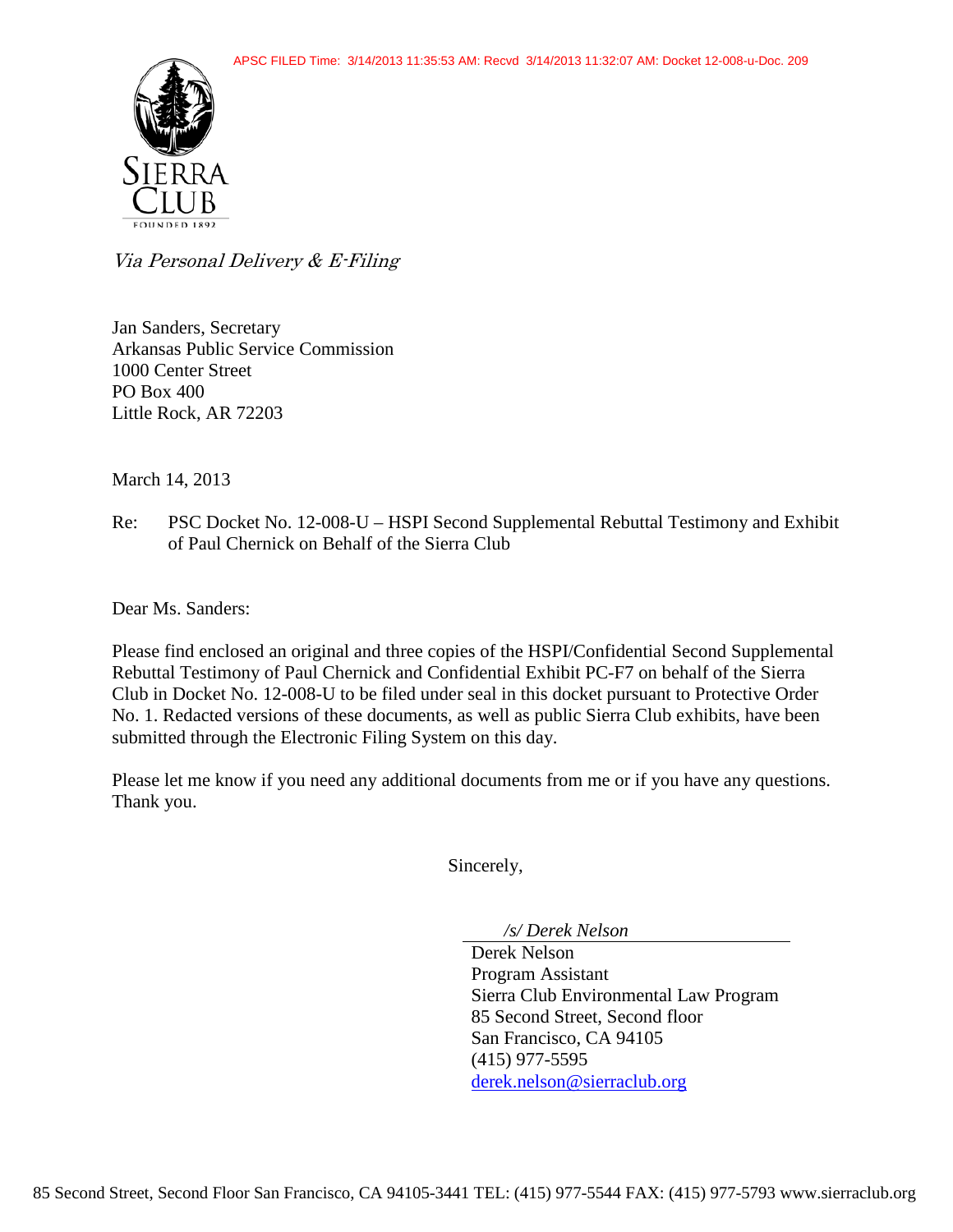### **STATE OF ARKANSAS**

#### **BEFORE THE PUBLIC SERVICE COMMISSION**

**In the Matter of Southwestern Electric Power Company's Petition for a Declaratory Order Finding that Installation of Environmental Controls at the Flint Creek Power Plant Is In the Public Interest ) ) ) )**

**) Docket No. 12-008-U**

#### **SECOND SUPPLEMENTAL REBUTTAL TESTIMONY OF**

### **PAUL CHERNICK**

### **ON BEHALF OF**

### **THE SIERRA CLUB**

Resource Insight, Inc.

**MARCH 14, 2013**

Redacted Version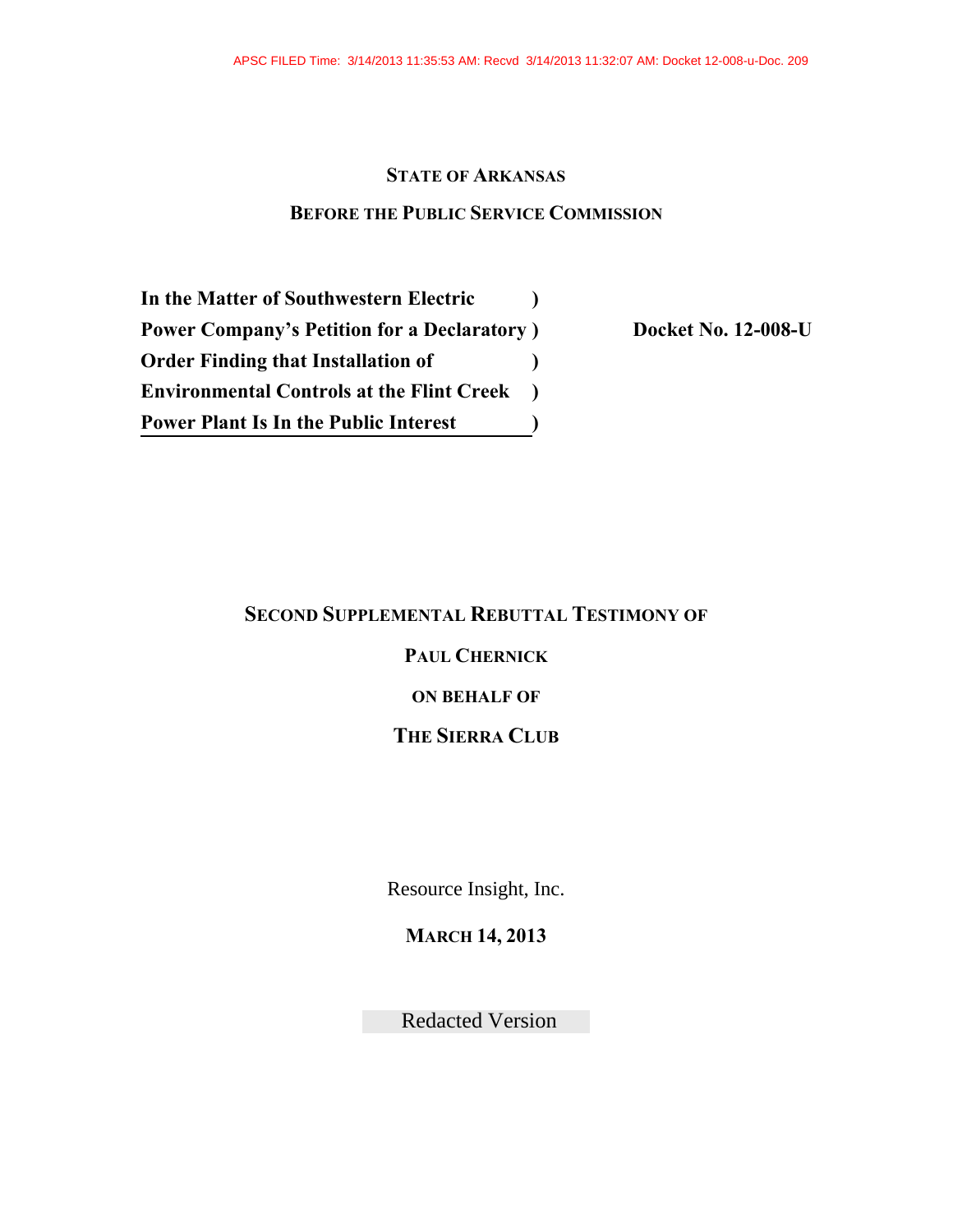### **TABLE OF CONTENTS**

|    | IV. Timeline for Constructing Transmission to Northwest Arkansas  21 |  |
|----|----------------------------------------------------------------------|--|
| V. | Operating Without Flint Creek and Major Replacements  24             |  |
|    |                                                                      |  |
|    |                                                                      |  |

### **TABLE OF EXHIBITS**

| <b>Exhibit PC-F1</b> | Non-Confidential Discovery Responses Cited in This Testimony                                  |
|----------------------|-----------------------------------------------------------------------------------------------|
| <b>Exhibit PC-F2</b> | Excerpts from AECC 2010-2012 Financial Statements                                             |
| Exhibit PC-F3        | EPA Enforcement Response Policy For Electric Reliability and<br><b>MATS</b>                   |
| <b>Exhibit PC-F4</b> | <b>FERC Policy Statement on MATS</b>                                                          |
| <b>Exhibit PC-F5</b> | Louisiana PSC Staff Report in Docket R-26172-C (2008)                                         |
| Exhibit PC-F6        | SPP 2012 EIA-411 Demand and Capacity Report                                                   |
| Exhibit PC-F7        | CONFIDENTIAL Email from Erin Cullum, SPP, to Casey Roberts,<br>Sierra Club, February 25, 2013 |
| <b>Exhibit PC-F8</b> | 2012 Transmission Planning Reliability Criteria for the AEP-SPP                               |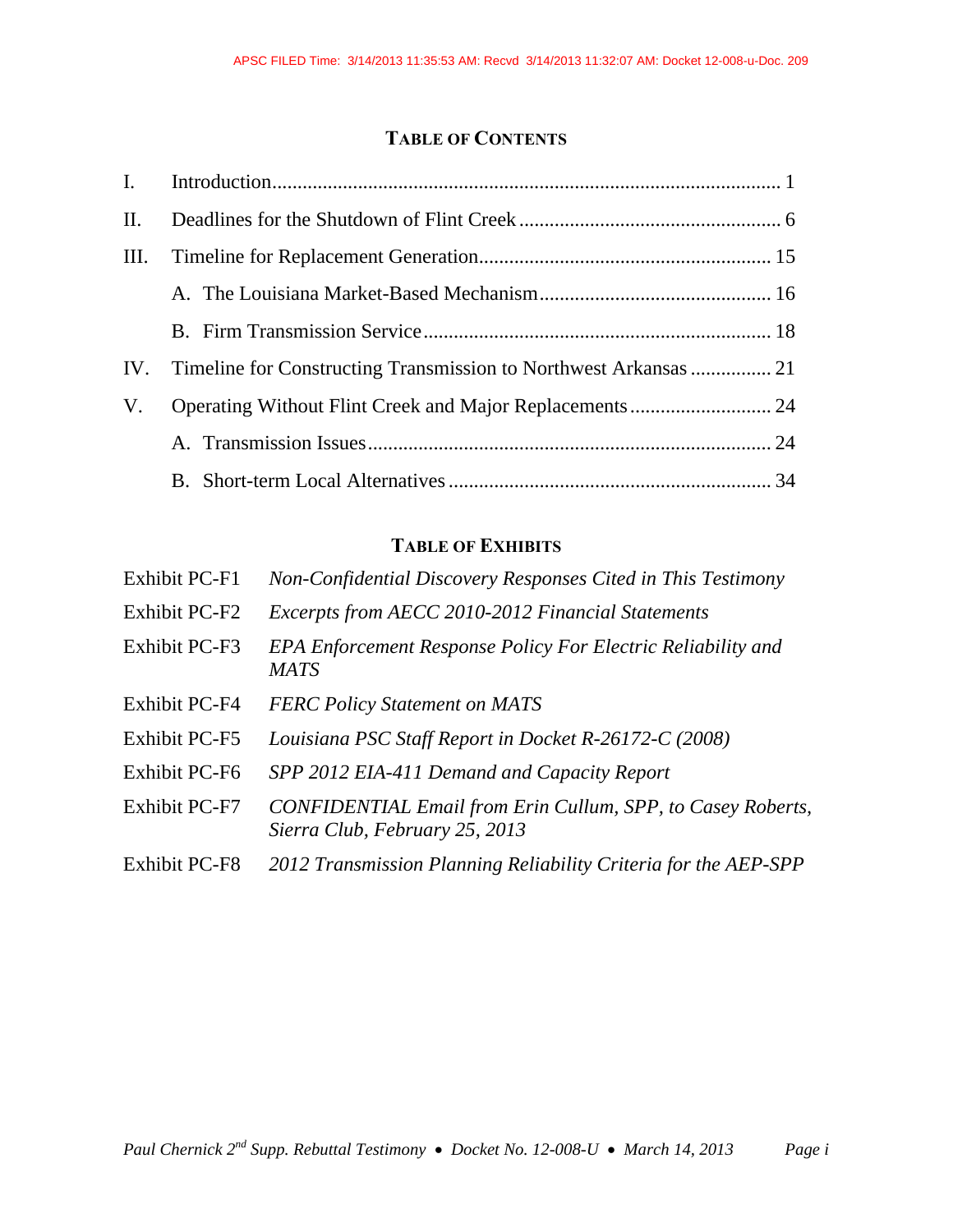#### 1 **I. Introduction**

2 **Q: Are you the same Paul Chernick who filed direct and rebuttal testimony in**  3 **this docket?** 

4 A: Yes.

 $\overline{a}$ 

#### 5 **Q: To which testimony will you be responding?**

6 A: I respond to aspects of the January 11, 2013 direct testimony of SWEPCo 7 witnesses Venita McCellon-Allen and Lanny Nickell, filed pursuant to Commission Order No. 10.1 8

### 9 **Q: How does SWEPCo's evidence in this new round of testimony differ from**  10 **its sur-surrebuttal testimony?**

11 A: This new evidence adds very little substance to the record, mostly repeating 12 claims that SWEPCo made earlier in the process. The major change is that 13 SWEPCo has abandoned any technical claim that transmission would be 14 insufficient to serve northwest Arkansas. The new testimony focuses on three 15 claims:

- 16 **In the absence of the environmental retrofit projects that are the subject of** 17 this proceeding, Flint Creek would need to shut down by April 2015.
- 18 **Building transmission to serve northwest Arkansas would take some years** 19 beyond 2015, during which time reliability in northwest Arkansas would 20 be very poor.

<sup>1</sup>This direct testimony was filed eleven months after the rest of the utilities' direct testimony. The utilities requested the opportunity to supplement the record following the close of the record and submission of briefs.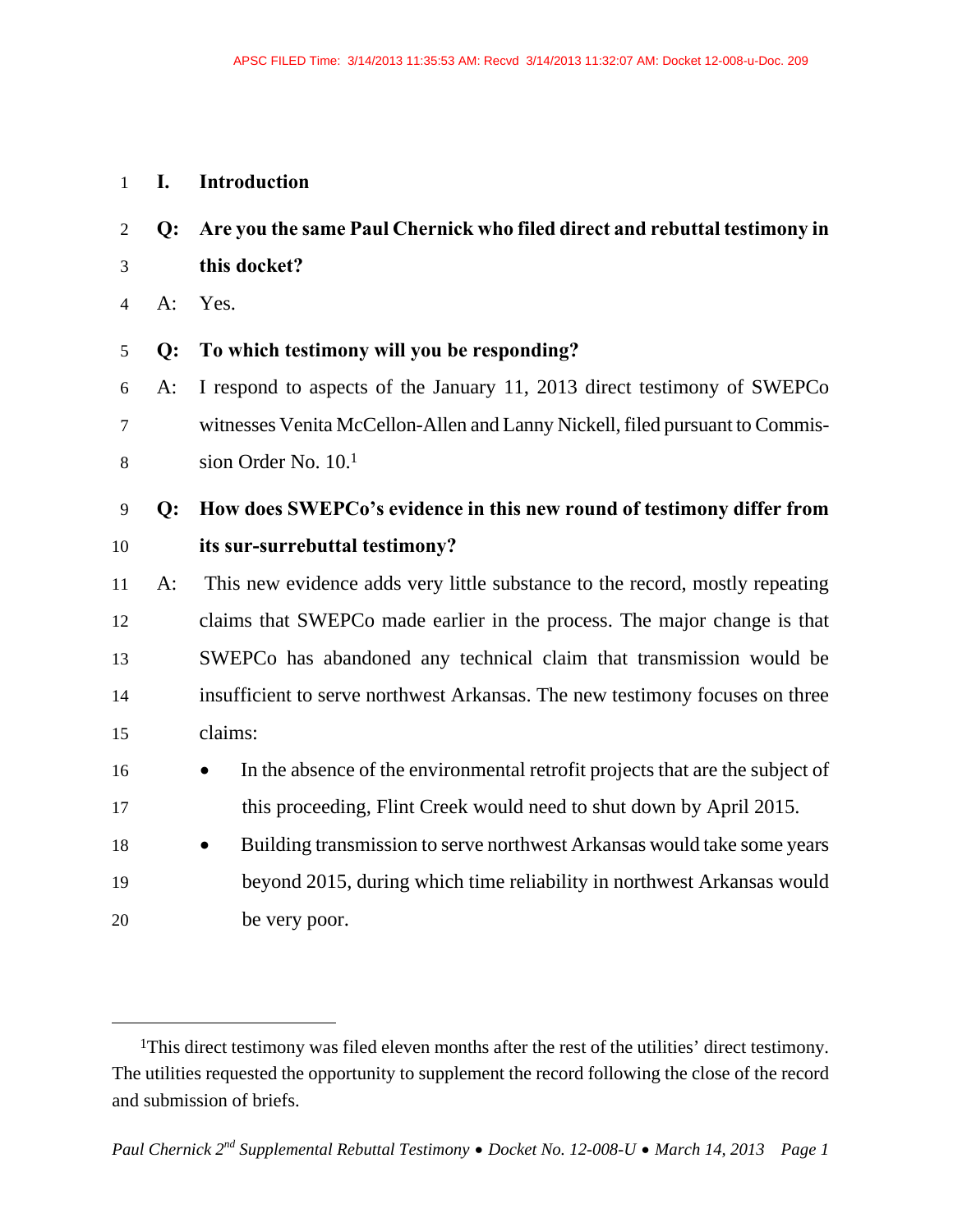1 **Purchasing generation resources to replace Flint Creek would take several** 2 years, during which time SWEPCo, PSO and other utilities in the AEP 3 sub-region would suffer some sort of consequences.

4 **Q: How has SWEPCo's position changed over time regarding the role of**  5 **transmission into northwest Arkansas as an alternative to Flint Creek?**  6 A: During this proceeding SWEPCo has taken several different positions:

7 In Hassink Direct at 8, SWEPCo presented a greenfield combined-cycle 8 plant combined with new transmission, capacitor banks, and VAR com-9 pensators in northwest Arkansas as a viable alternative to Flint Creek as early as March 2016.<sup>2</sup> SWEPCo's economic analyses assumed that the line 11 would be required only if Flint Creek were retired and no new generation 12 was built in northwest Arkansas.

13 **In rebuttal, SWEPCo Witness Bennett took the position that regardless of** 14 the fate of Flint Creek, "enhancing the transmission system is a must" for 15 northwest Arkansas (Bennett Rebuttal at 30).

16 In SWEPCo's sur-surrebuttal testimony, Witness Hassink continued to 17 present transmission as a viable alternative to Flint Creek, although he 18 pointed out that transmission energy losses would tend to be higher with 19 expanded transmission rather than generation in northwest Arkansas. 20 Witness Hassink raised the concern that studying, permitting, and 21 constructing new transmission would require four to seven years if the 22 various pre-construction activities were undertaken sequentially (Hassink 23 Sur-Surrebuttal at 5), which Witness Bennett restated as five to seven 24 years (Bennett Sur-Surrebuttal at 8). Witness Bennett (Sur-Surrebuttal at

<sup>2</sup>Specifically, a 70-mile 345-kV line from Fort Smith to Chamber Springs, plus 100 MVAR of static VAR compensators and 170 MVAR of conventional capacitor banks and reactors.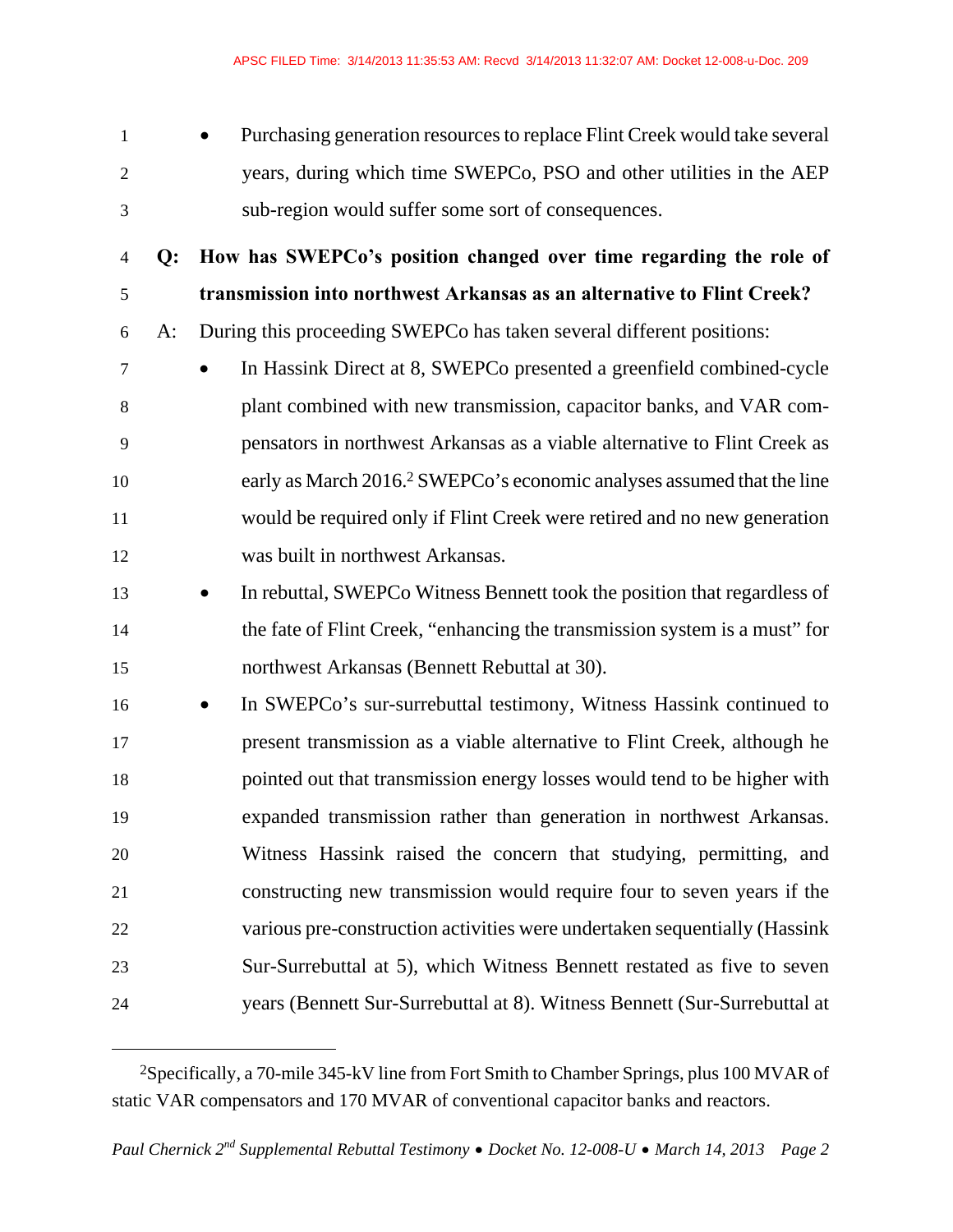| $\mathbf{1}$             |       | 7) also asserted that Mr. Hassink's sur-surrebuttal testimony showed that              |
|--------------------------|-------|----------------------------------------------------------------------------------------|
| $\overline{2}$           |       | "a transmission system solution alone cannot solve the immediate issue at              |
| 3                        |       | hand," even though Mr. Hassink's testimony does not make any such                      |
| $\overline{\mathcal{A}}$ |       | demonstration. <sup>3</sup>                                                            |
| 5                        |       | In its January 2013 testimony, SWEPCo drops the claim that transmission                |
| 6                        |       | would not be adequate to serve northwest Arkansas for the long-term.                   |
| $\tau$                   |       | Instead the Company asserts that there would be short-term reliability                 |
| $8\,$                    |       | issues while the transmission upgrades are being put in place.                         |
| 9                        | Q:    | What topics will you address in this rebuttal?                                         |
| 10                       | $A$ : | I respond to the following three topics discussed at length in SWEPCo's January        |
| 11                       |       | 11, 2013, testimony:                                                                   |
| 12                       |       | the deadline for shutting down Flint Creek if it is not retrofitted to comply          |
| 13                       |       | with the EPA's Mercury and Air Toxics Standards (MATS).                                |
| 14                       |       | the timeline for bringing new transmission and generation resources on to<br>$\bullet$ |
| 15                       |       | replace Flint Creek.                                                                   |
| 16                       |       | the implications of operating without Flint Creek, prior to construction of            |
| 17                       |       | new generation and transmission resources.                                             |
| 18                       |       | I do not respond to the less-substantive testimony of SWEPCo witness                   |
| 19                       |       | Mike Malone (who simply repeats concerns about reliability based on other              |
| 20                       |       | witnesses' testimony) and AECC witness Duane Highley (who primarily                    |
| 21                       |       | discusses AECC's lack of interest in co-owning Flint Creek if it is converted to       |

<sup>&</sup>lt;sup>3</sup>The transmission witness for AECC asserted that no amount of transmission into northwest Arkansas would be adequate without baseload generation in northwest Arkansas (Bittle Sur-Surrebuttal at 5), although its witness later admitted that his difference of opinion with SWEPCo's transmission witness, Mr. Hassink, was merely "philosophical" (Tr. 1672:6-18).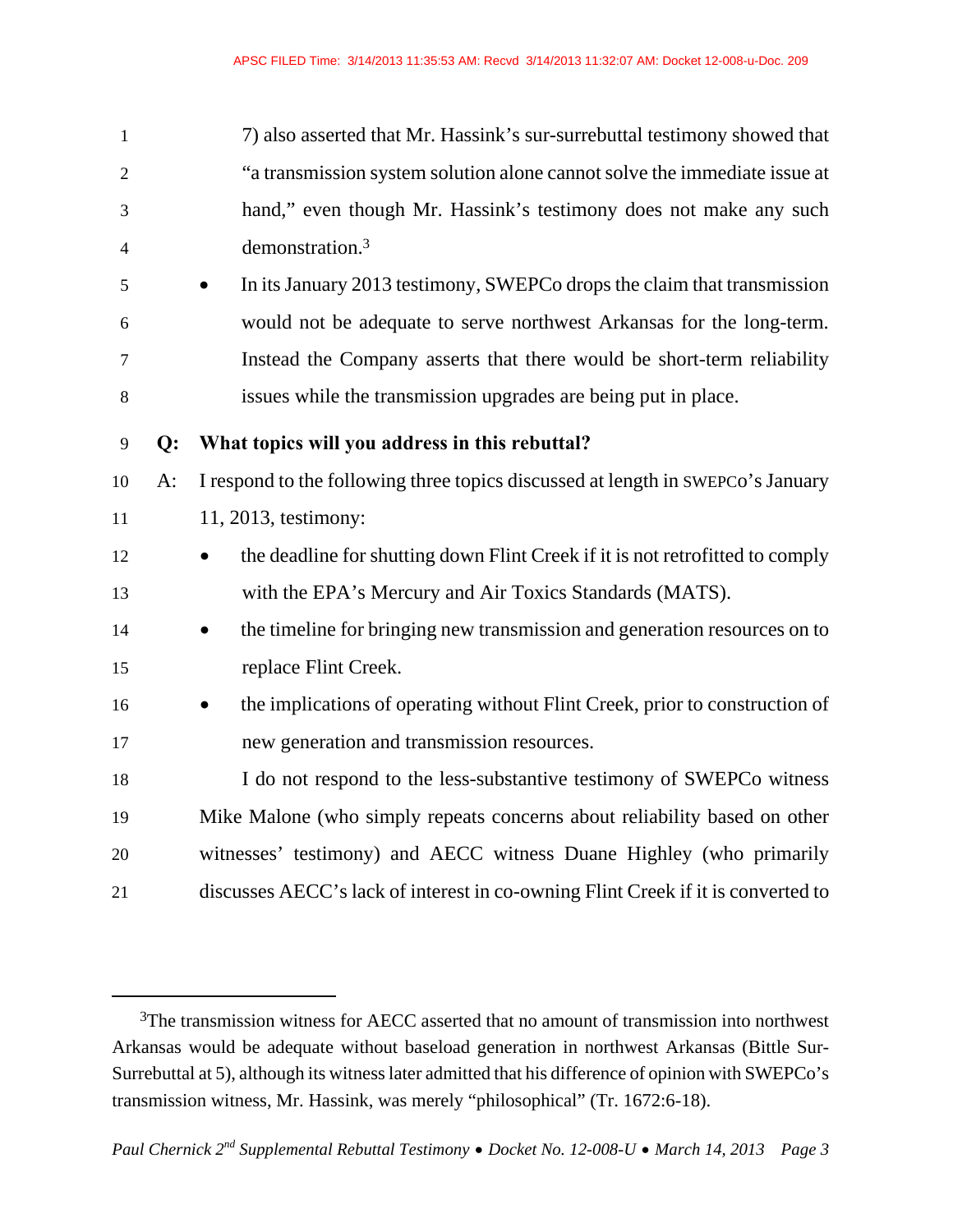- 1 gas). Witness Highley also estimates that retirement of Flint Creek would 2 require AECC to 3 record any remaining net plant value as a loss on its income statement. If 4 Flint Creek were abandoned today, the loss would be more than \$25 5 million. The loss will either result in a decrease in AECC's member 6 cooperative's equity or will have to be recovered in future increased rates"  $7 \qquad \qquad$  (Highley Direct at 5).<sup>4</sup> 8 Mr. Highley does not mention that AECC's member equity was \$512 9 million in October 2012, and has been growing over the years (from \$495 10 million in October 2011, \$460 in October 2010, and \$434 million in 2009) 11 (AECC 2012 Financial Statements at 3; 2010 Annual Report at 5. These docu-12 ments attached as Exhibit PC-F2). If that trend continues, the write-off of Flint 13 Creek would slow, but not eliminate, the increase in equity in the year. 14 **Q: What are your conclusions?**  15 A: My most important conclusion is that SWEPCo is incorrect when it claims that 16 rejection of the Flint Creek controls package would require the plant to be 17 retired by April 2015. The EPA is highly unlikely to require the retirement of 18 Flint Creek so long as it is needed for reliability and SWEPCo is working on 19 replacement resources. Hence, all of SWEPCo's other projections of the effects 20 of that retirement on reliability are irrelevant. 21 In addition, SWEPCo has overstated the following concerns:
- 22 **the time required for planning and building new transmission to serve** 23 northwest Arkansas.

<sup>4</sup>Depreciation on AECC's portion of Flint Creek is 3.1% of the gross investment of \$108 million (Exhibit PC-F2, AECC 2012 Financial Statements at 8), or over \$3 million annually, so much of the remaining investment would be depreciated by the time Flint Creek would be retired around 2017.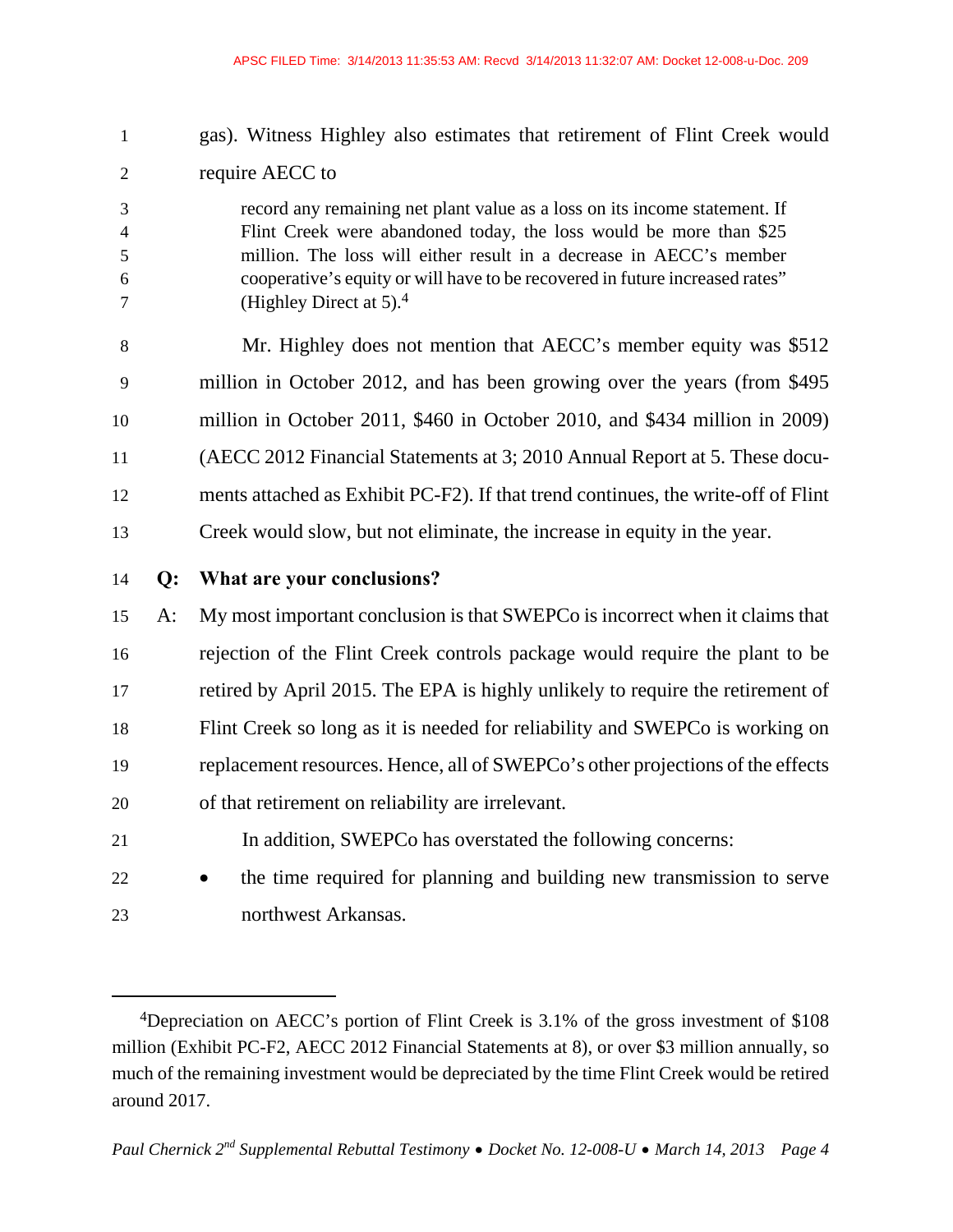| 1              |       | the problems involved in purchasing existing generation resources and     |
|----------------|-------|---------------------------------------------------------------------------|
| $\overline{2}$ |       | obtaining transmission rights between those resources and the AEP region, |
| 3              |       | the problems that would arise if northwest Arkansas were to operate       |
| $\overline{4}$ |       | without Flint Creek (due to retirement or forced outage) prior to com-    |
| 5              |       | pletion of a new transmission line.                                       |
| 6              |       | In short, SWEPCo has not demonstrated that retiring Flint Creek and       |
| 7              |       | replacing it with existing combined-cycle capacity and (if necessary) new |
| 8              |       | transmission into northwest Arkansas is not feasible.                     |
| 9              | Q:    | What exhibits do you attach to this testimony?                            |
| 10             | $A$ : | I have attached eight exhibits, which provide the following information:  |
| 11             |       | the EPA's position on extending MATS compliance deadlines for             |
| 12             |       | generators essential to reliability.                                      |
| 13             |       | the FERC's position on reviewing reliability in support of the EPA's      |
| 14             |       | determinations of need.                                                   |
| 15             |       | an email from SPP that provided informal responses to certain of Sierra   |
| 16             |       | Club's formal discovery.                                                  |
| 17             |       | financial data from AECC.                                                 |
| 18             |       | a Louisiana PSC Staff Report on the operation of the Market-Based         |
| 19             |       | Mechanism.                                                                |
| 20             |       | excerpts from the SPP's 2012 For EIA-411.                                 |
| 21             |       | transmission-planning reliability criteria for AEP-SPP.                   |
| 22             |       | for the Commission's convenience, copies of the non-confidential          |
| 23             |       | discovery responses I cite.                                               |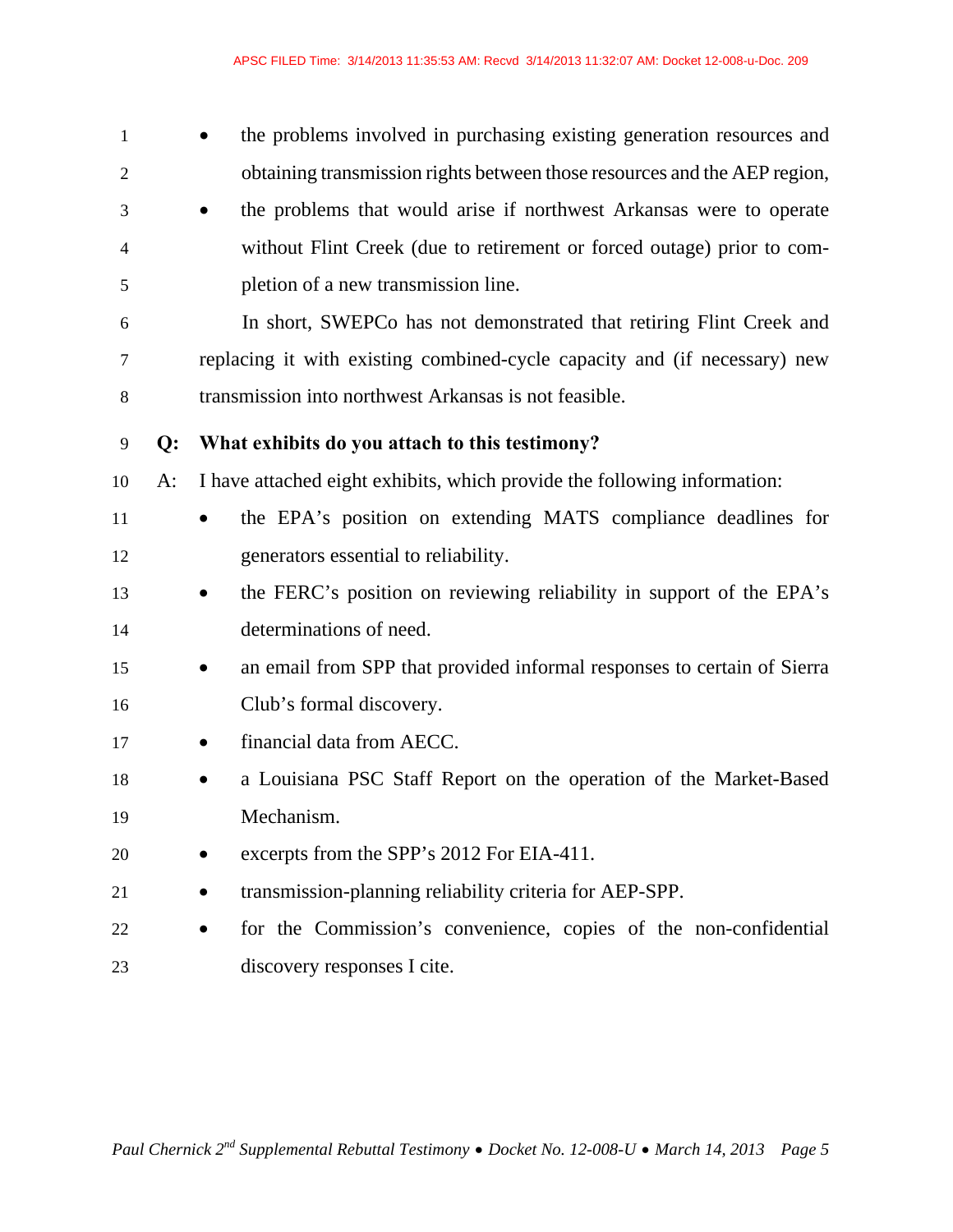### 1 **II. Deadlines for the Shutdown of Flint Creek**

| $\mathfrak{2}$       | $Q$ : | What is SWEPCo's position regarding the deadline for the shutdown of the                                                                                                                                                                                                                |
|----------------------|-------|-----------------------------------------------------------------------------------------------------------------------------------------------------------------------------------------------------------------------------------------------------------------------------------------|
| 3                    |       | Flint Creek coal plant if it does not install equipment to meet MATS?                                                                                                                                                                                                                   |
| $\overline{4}$       | A:    | The nominal deadline for compliance with MATS is April 16, 2015, as pointed                                                                                                                                                                                                             |
| 5                    |       | out by Ms. McCellon-Allen (Direct at 10) and Ms. Bennett (Sur-Surrebuttal at                                                                                                                                                                                                            |
| 6                    |       | 8). In her January 2013 direct testimony, Ms. McCellon-Allen portrays the April                                                                                                                                                                                                         |
| 7                    |       | 2015 date as a drop-dead date, after which Flint Creek could no longer be                                                                                                                                                                                                               |
| 8                    |       | operated, and by which time all replacement resources must be procured:                                                                                                                                                                                                                 |
| 9<br>10              |       | the Flint Creek plant must be retrofitted to dramatically reduce emissions or<br>it will have to be retired by April 2015. (McCellon-Allen Direct at 30)                                                                                                                                |
| 11<br>12<br>13       |       | [replacement resources must] be implemented as soon as possible after the<br>April, 2015 date when Flint Creek will no longer be available to serve<br>customers. (McCellon-Allen Direct at 10)                                                                                         |
| 14<br>15             |       | obtaining additional capacity from [merchant] generating resources by<br>2015 presents considerable challenges. (McCellon-Allen Direct at 19)                                                                                                                                           |
| 16<br>17             |       | Flint Creek would no longer be available for dispatch past April, 2015<br>(McCellon-Allen Direct 20)                                                                                                                                                                                    |
| 18                   | Q:    | Is April 2015 the actual drop-dead date for shutdown of Flint Creek if it is                                                                                                                                                                                                            |
| 19                   |       | not retrofit to meet MATS?                                                                                                                                                                                                                                                              |
| 20                   | A:    | No. Despite her repeated insistence that Flint Creek would no longer be                                                                                                                                                                                                                 |
| 21                   |       | available past April 2015, even Ms. McCellon-Allen admits that development of                                                                                                                                                                                                           |
| 22                   |       | a compliance plan would give Flint Creek another year:                                                                                                                                                                                                                                  |
| 23<br>24<br>25<br>26 |       | Ifthere is no other plan for compliance with MATS that will allow the<br>facility to avail itself of the 1-year compliance extension, Flint Creek will<br>not be permitted under state or federal regulation to operate beyond April<br>2015. (McCellon-Allen Direct at 10, footnote 1) |
| 27                   |       | A plan to retire Flint Creek would be that "other plan for compliance with                                                                                                                                                                                                              |
| 28                   |       | MATS that will allow the facility to avail itself of the 1-year compliance                                                                                                                                                                                                              |
| 29                   |       | extension." Indeed, AEP has experience with this deadline in association with                                                                                                                                                                                                           |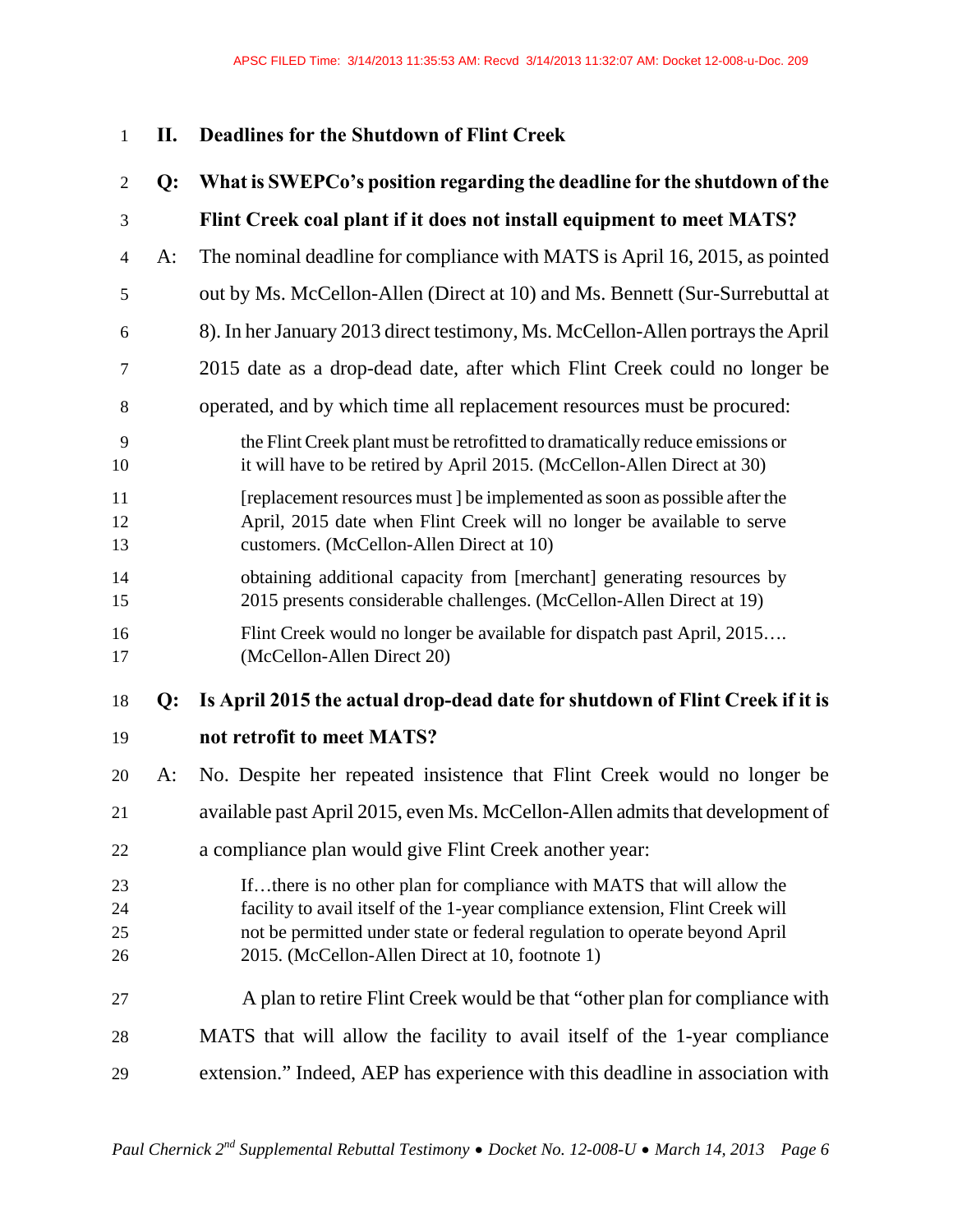1 retirement of units that are not being retrofitted for MATS compliance, since 2 April 16, 2016 is the deadline for shutdown of the uncontrolled unit at PSO's 3 Northeastern unit. Hence, Ms. McCellon-Allen's repeated assertions of a 2015 4 deadline amount to nothing more than an attempt to mislead and panic the 5 Commission into approving SWEPCo's proposed retrofits, regardless of the 6 existence of less-expensive alternatives.

7 In sur-surrebuttal testimony, SWEPCo was more candid. Ms. Bennett 8 acknowledged that "with a mitigating solution in the works…[SWEPCo] could 9 petition the State for an extra year to comply," referring to the one-year 10 extension option available under Clean Air Act §112(i)(3)(B). This extra year 11 makes the effective deadline 2016, not 2015 (Bennett Sur-surrebuttal at 8).

### 12 **Q: So is April 2016 the actual date at which Flint Creek would be required to**  13 **shut down?**

14 A: No. The April 2016 deadline does not apply to units that are required for 15 reliability. Exhibit PC-F3 is the EPA's memorandum on its enforcement 16 response policy for MATS for plants that are required for electric reliability. 17 Under the process described in that policy, a generator could continue to 18 operate, without penalty, until at least April 2017, as needed to maintain reliabi-

- 19 lity. As the EPA explains in that memorandum,
- 20 Where there is a conflict between timely compliance with a particular 21 requirement and electric reliability, the EPA intends to carefully exercise 22 its authorities to ensure compliance with environmental standards while 23 addressing genuine risks to reliability in a manner that protects public 24 health and welfare. (Exhibit PC-F3 at 1)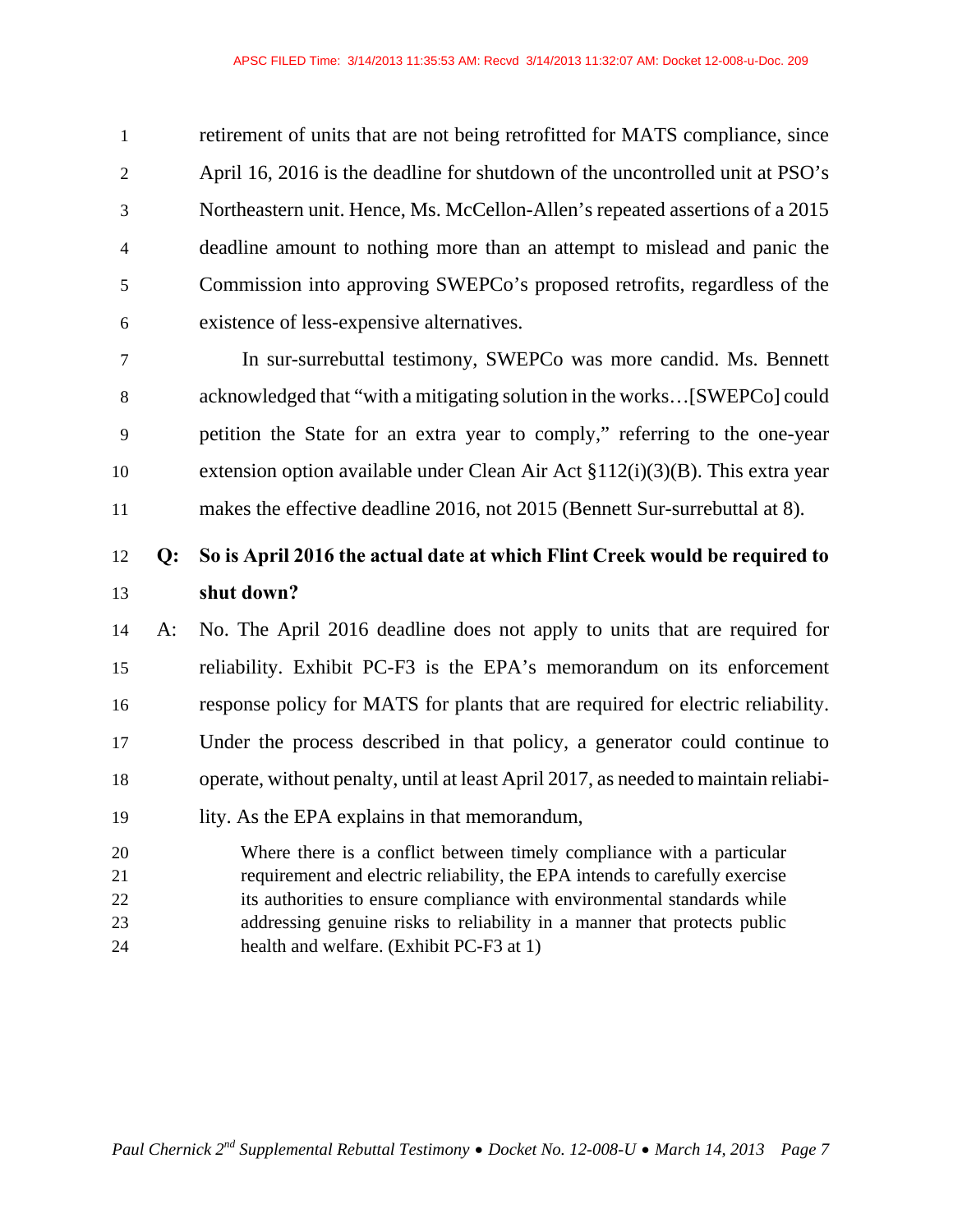| $\mathbf{1}$     |    | The EPA generally does not speak publicly to the intended scope of its                              |
|------------------|----|-----------------------------------------------------------------------------------------------------|
| $\mathfrak{2}$   |    | enforcement efforts, particularly years in advance of the date when a                               |
| $\mathfrak{Z}$   |    | violation may occur. The Agency is doing so now with respect to the                                 |
| $\overline{4}$   |    | MATS to provide confidence with respect to electric reliability. EGUs may                           |
| 5                |    | be needed to operate to maintain the reliability of the electric grid when                          |
| 6                |    | they would prefer, or could be required, to halt operationsindefinitely                             |
| $\boldsymbol{7}$ |    | (through deactivation of a unit). This policy describes the EPA's intended                          |
| $\,8\,$          |    | enforcement response in such instances. The policy is informed, as are our                          |
| 9                |    | enforcement actions in general, by the need to find an appropriate balance                          |
| 10               |    | between critical public interests, bearing in mind the resources and process                        |
| 11               |    | time required for any enforcement response. (Exhibit PC-F3 at 4)                                    |
| 12               |    | Specifically, the EPA states that it will issue an Administrative Order (AO)                        |
| 13               |    | for a generator that requires another year to comply—until April 2017—due to                        |
| 14               |    | reliability constraints:                                                                            |
| 15               |    | Some sources may take all steps necessary to comply with the MATS, but                              |
| 16               |    | may nevertheless be needed to operate in noncompliance with the MATS to                             |
| 17               |    | address concerns with electric reliability the EPA intends, where                                   |
| 18               |    | necessary to avoid a serious risk to electric reliability, and provided the                         |
| 19               |    | criteria set forth herein are met, to issue an expeditious case-specific AO to                      |
| $20\,$           |    | bring a source into compliance within one year Any such AOs would                                   |
| 21               |    | belimited to units that are required to run for reliability purposes that (A)                       |
| 22               |    | would otherwise be deactivated, or (B) due to factors beyond the control of                         |
| 23               |    | the owner/operator, have a delay in installation of controls or need to                             |
| 24               |    | operate because another unit has had such a delay. (Exhibit PC-F3 at 4)                             |
| 25               | Q: | Will EPA perform its own analysis of the reliability need for Flint Creek?                          |
| 26               | A: | No. The EPA has explained that it will rely on other organizations:                                 |
| 27               |    | in light of the complexity of the electric system and the local nature of                           |
| 28               |    | many reliability issues, the EPA willrely for identification and/or analy-                          |
| 29               |    | sis of reliability risks upon the advice and counsel of reliability experts,                        |
| 30               |    | including, but not limited to, the Federal Energy Regulatory Commission                             |
|                  |    |                                                                                                     |
| 31               |    | ('FERC'), Regional Transmission Operators ('RTOs'), Independent                                     |
| 32               |    | System Operators ('ISOs') and other Planning Authorities as identified                              |
| 33               |    | herein, the North American Electric Reliability Corporation ('NERC') and                            |
| 34               |    | affiliated regional entities, and state public service commissions (Exhibit                         |
| 35               |    | $PC-F3$ at 2)                                                                                       |
| 36               |    | the EPA intends to consult, as necessary or appropriate on a case-by-case                           |
| 37               |    | basis, with FERC and/or other entities with relevant reliability expertise.<br>(Exhibit PC-F3 at 7) |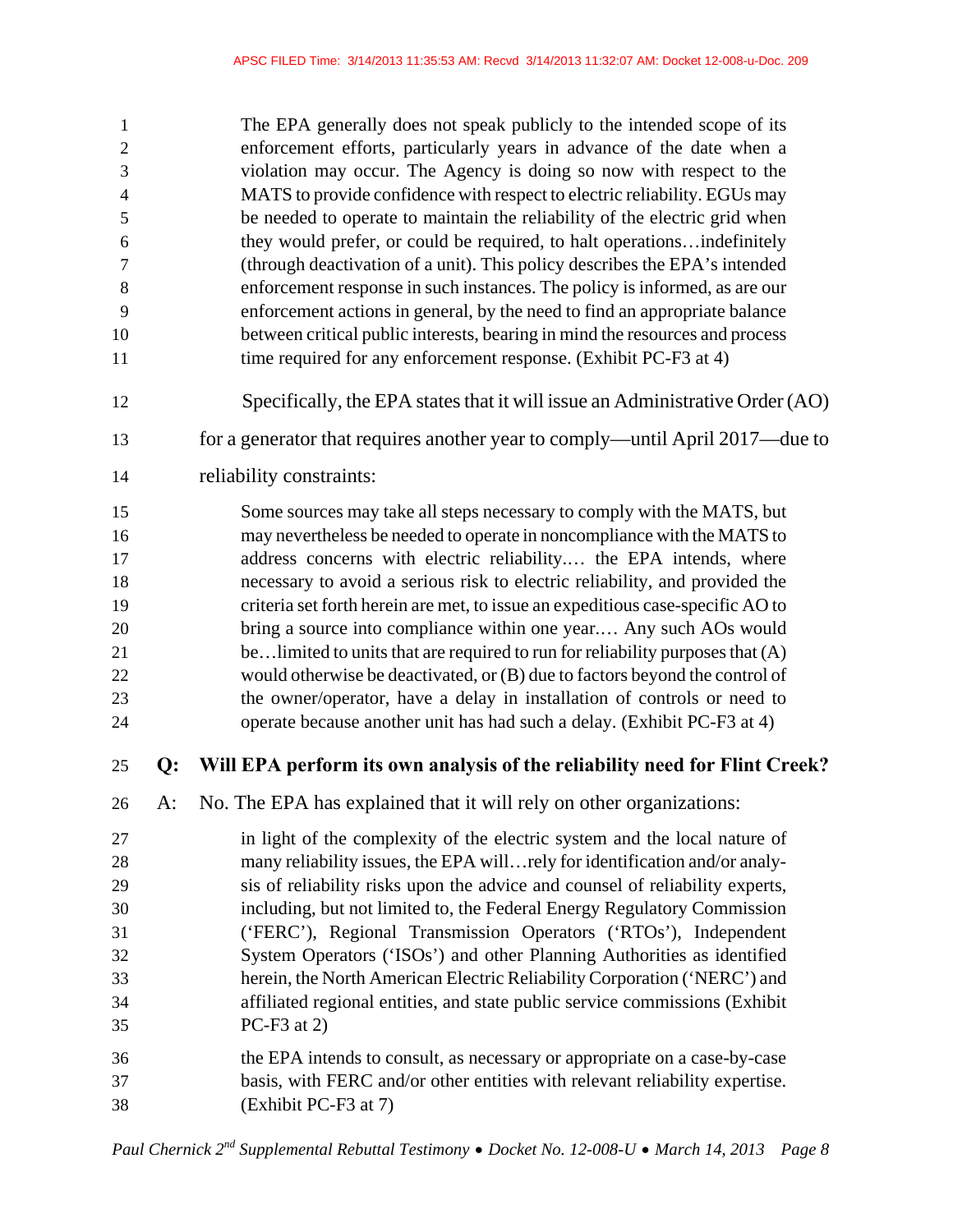1 In order to demonstrate the need for an AO, Flint Creek would need to file 2 the following items by October 2015 (Exhibit PC-F3 at 7): 3 Written analysis of the reliability risk if the unit were not in operation, 4 which demonstrates that operation of the unit after the MATS Compliance 5 Date is critical to maintaining electric reliability, and that failure to operate 6 the unit would: (a) result in the violation of at least one of the reliability 7 criteria required to be filed with FERC,…or (b) cause reserves to fall below 8 the required system reserve margin. 9 Written concurrence with the analysis [above] by, or a separate and 10 equivalent analysis by, the Planning Authority for the area in which the 11 relevant EGU or EGUs are located,…and, where practicable, any related 12 system wide analysis by such entity. 13 …a written demonstration of the plan to resolve the underlying reliability 14 problem and the steps and timeframe for implementing it, which 15 demonstrates that such resolution cannot be effected on or before the 16 MATS Compliance Date. 17 An identification of the level of operation of the unit that is required to 18 avoid the documented reliability risk…and, consistent with that level, a 19 proposal for operational limits and/or work practices to minimize or 20 mitigate any [hazardous air pollution] emissions to the extent practicable 21 during any operation not in full compliance with the MATS. 22 **Q: Would SWEPCo be able to make the showing needed to obtain an AO?**  23 A: Probably. The Company would need to demonstrate the following: 24 **the existence of one or more problems that require continued operation of** 25 future costs of Flint Creek, 26 • concurrence of the regional planning authority, **27** • progress towards a solution to those problems to allow retirement, and 28 **the level of operation required to maintain reliability.** 29 In its filings in this proceeding, SWEPCo has claimed that retirement of 30 Flint Creek prior to the completion of new transmission would "result in the 31 violation of at least one of the reliability criteria required to be filed with FERC" 32 and "cause reserves to fall below the required system reserve margin." (See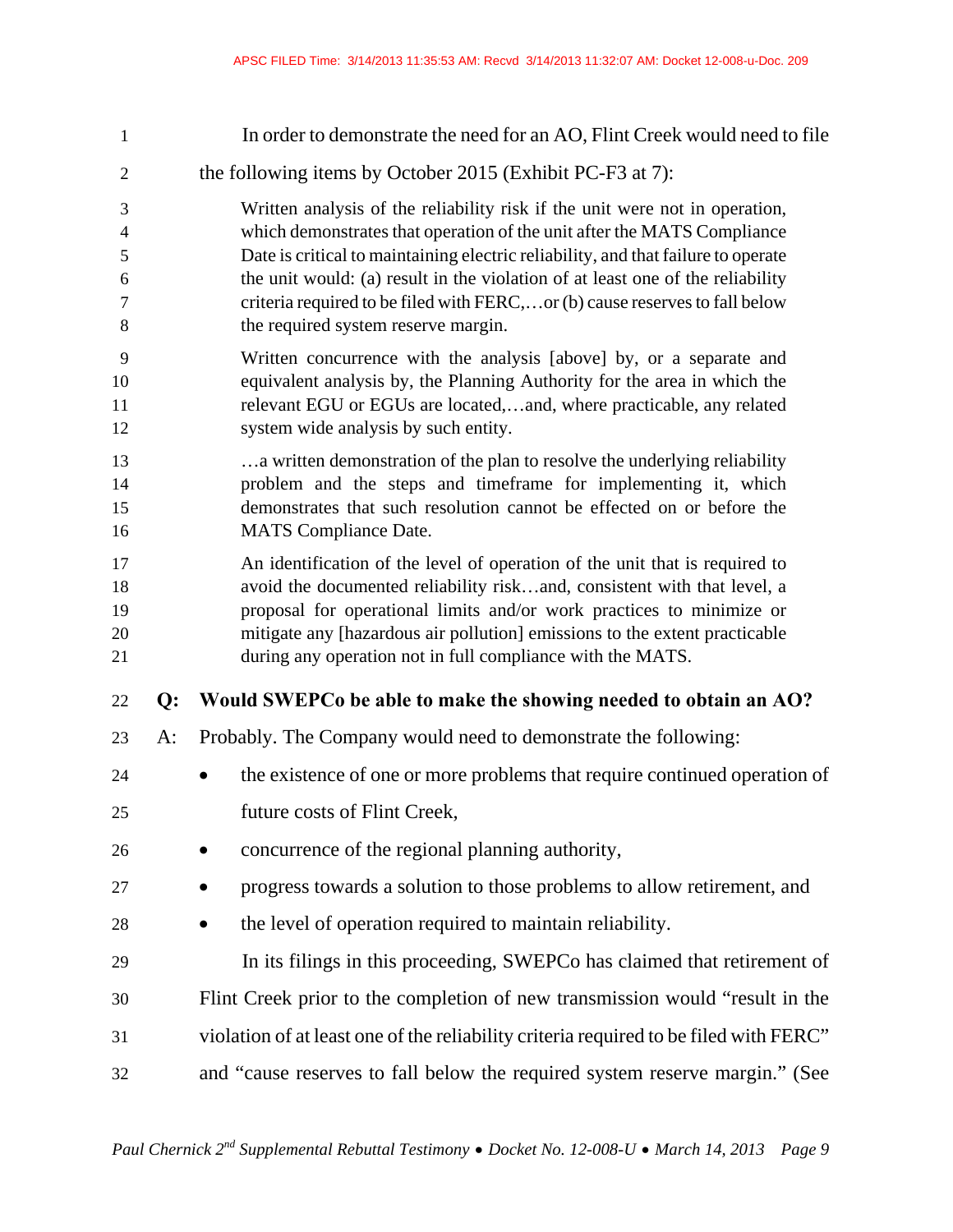| $\mathbf{1}$   | Nickell Direct at 5, 8–9 for examples.) The remainder of the criteria to receive |
|----------------|----------------------------------------------------------------------------------|
| 2              | an AO would require additional documentation, including identification of the    |
| 3              | exact conditions under which Flint Creek would be required to operate. If the    |
| $\overline{4}$ | reliability or reserve-margin issues are real, SWEPCo should be able to          |
| 5              | document those problems over the next two-and-a-half years for the purposes of   |
| 6              | obtaining an AO from the EPA.                                                    |

### 7 **Q: Would SWEPCo have any difficulty obtaining the concurrence of the**  8 **planning authority for northwest Arkansas?**

- 9 A: No. The Southwest Power Pool is the Planning Authority for the SWEPCo 10 transmission area, including northwest Arkansas. Mr. Nickell, SPP's Vice 11 President of Engineering, has already supported SWEPCo's reliability claims 12 and added his own concerns about meeting reserve standards.
- 13 The Southwest Power Pool is also the Regional Transmission Operator and 14 the NERC-affiliated regional entity for the SWEPCo area, so it fills three of the 15 organizational roles that EPA says it would turn to for advice.

16 **Q: Would SWEPCo have any particular difficulty providing a plan to resolve** 

- 17 **the underlying reliability problem and allow retirement of Flint Creek?**
- 18 A: I do not see why it would. Again, SWEPCo would have until October 2015 to 19 show progress on licensing and siting the transmission line, to describe the 20 remaining "steps and timeframe for implementing" the transmission solution, 21 and to explain why "such resolution cannot be effected on or before" April 15, 22 2016. These tasks are all within SWEPCo's area of competence.

### 23 **Q: What are the other organizations to which EPA would turn for advice on**  24 **reliability issues?**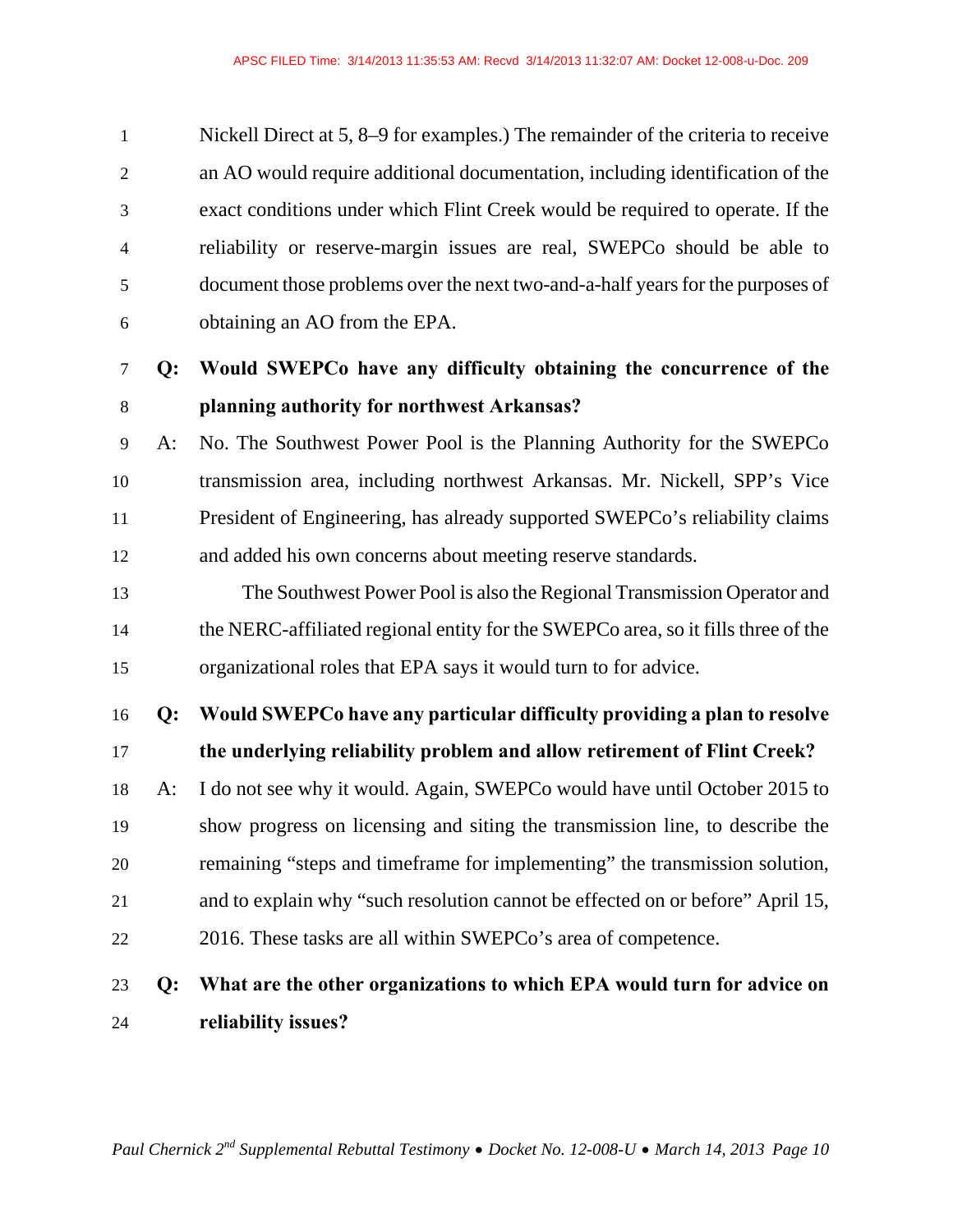1 A: The additional identified organizations are FERC, NERC and the Arkansas 2 PSC.<sup>5</sup> The FERC has indicated that it would apply a very lax standard, 3 examining "whether, based on the Commission's review of the informational 4 filing, there *might* be a violation of a Commission-approved Reliability 5 Standard" (FERC policy, attached as Exhibit PC-F4, at 8, 10, emphasis added), rather than whether a violation would be likely or inevitable.6 6 The FERC also 7 indicates it "may also identify issues within its jurisdiction other than a potential 8 violation of a Commission-approved Reliability Standard." (Exhibit PC-F4, at . 9 10) It seems likely that FERC would support any plausible argument for the 10 existence of a reliability problem.

 $\overline{a}$ 

11 This Commission would be free to form its own conclusions in 2015 and 12 report them to the EPA.

### 13 **Q: Has SWEPCo demonstrated in this proceeding that Flint Creek would be**  14 **eligible for this further extension of the MATS compliance deadline?**

15 A: As I will discuss in Section V, below, SWEPCo has provided incomplete 16 descriptions of how Flint Creek's retirement would affect the potential 17 reliability in northwest Arkansas. As a result, the current record might not be 18 sufficient to support a request for an AO for Flint Creek. If SWEPCo is correct 19 that operation of Flint Creek beyond April 2016 is necessary for reliability, 20 SWEPCo will have over two years to document the situation to EPA's 21 satisfaction. If SWEPCo cannot produce a coherent demonstration that

<sup>5</sup>It is possible that other state commissions would want to comment on reliability, reserve margins, and the timing constraints.

<sup>6</sup>The policy document is "Policy Statement on the Commission's Role Regarding the Environmental Protection Agency's Mercury and Air Toxics Standards" issued May 17, 2012, in Docket No. PL12-1-000.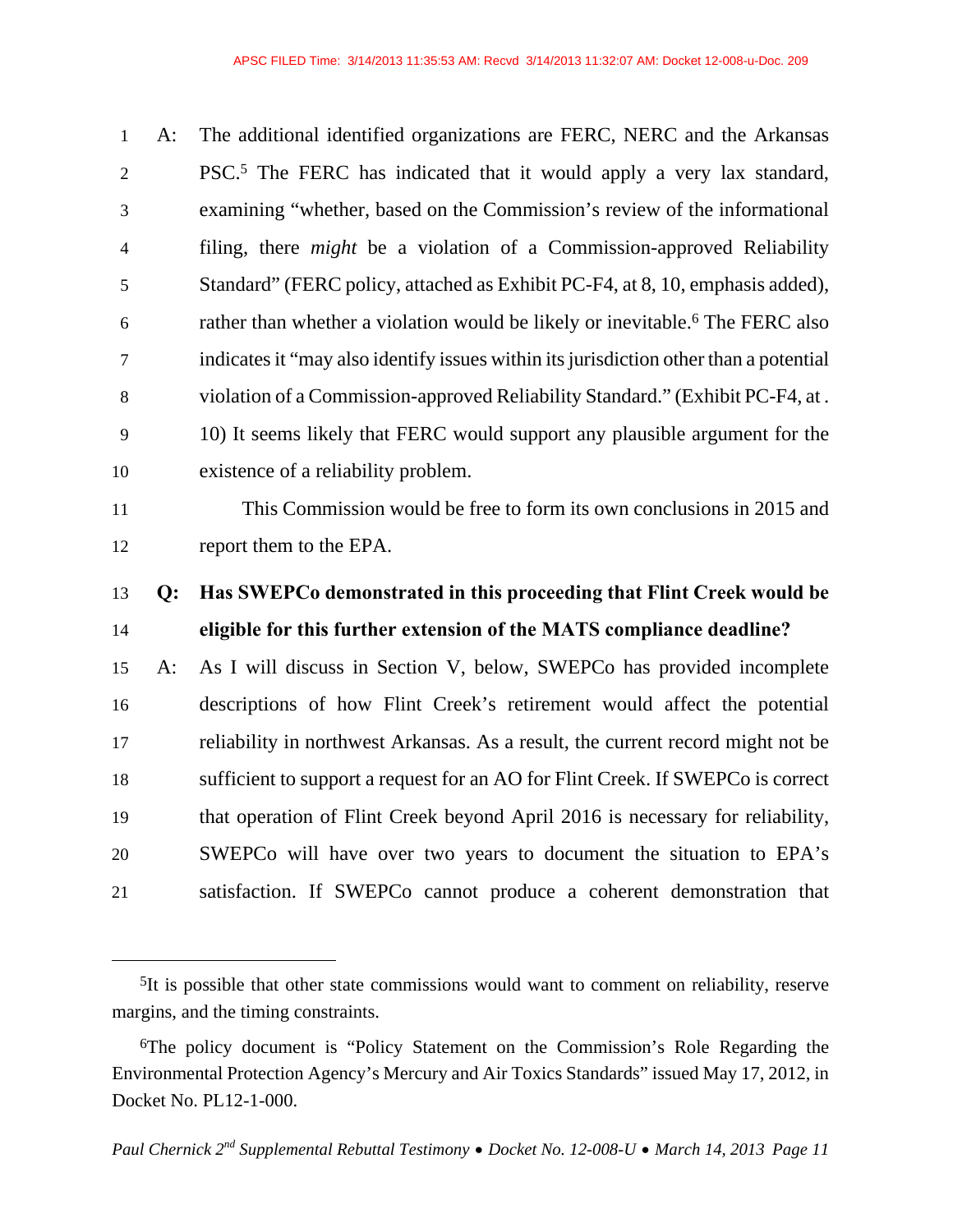1 retirement of Flint Creek prior to completion of new transmission would pose a 2 serious reliability problem in northwest Arkansas, there probably is no such 3 problem, in which case the PSC need not worry excessively about the retirement 4 of Flint Creek in 2016.

**Q: Assuming that SWEPCo can provide a coherent explanation of the need for Flint Creek until new transmission is constructed, produce a plan for building the transmission and demonstrate the support of SPP, what other conditions would SWEPCo need to justify an extension of Flint Creek's compliance deadline?** 

10 A: The last requirement laid out by the EPA (Exhibit PC-F3 at 7) is that SWEPCo 11 would need to identify "the level of operation of the unit that is required to 12 avoid the documented reliability risk" and associated operational limits. In this 13 docket, SWEPCo assumed that Flint Creek would need to operate at its 14 minimum load level (about 330 MW or 63% of full load) for the summer and 15 winter months, or roughly a 35%–40% annual capacity factor (Weaver Rebuttal 16 at 8; SWEPCo Responses to Sierra Club Data Request 1-165b and to APSC 17 Data Request 5-4).<sup>7</sup> The Company assumed that these reliability constraints 18 would be binding only if Flint Creek were converted to operate on gas.

19 On the other hand, the weekly data that SWEPCo provided on the loads in 20 northwest Arkansas indicate that load has been within 330 MW of peak in only 21 14 to 19 weeks of the year (SWEPCo Response to Sierra Club Data Request 7- 22 282). If 330 MW of Flint Creek output is sufficient to back up the existing 23 transmission system at peak, no Flint Creek capacity should be required when

<sup>7</sup>For the Commission's convenience, I attach the non-confidential responses to data requests that I cite as Exhibit PC-F1. The two responses cited here are confidential and are not included in my exhibit.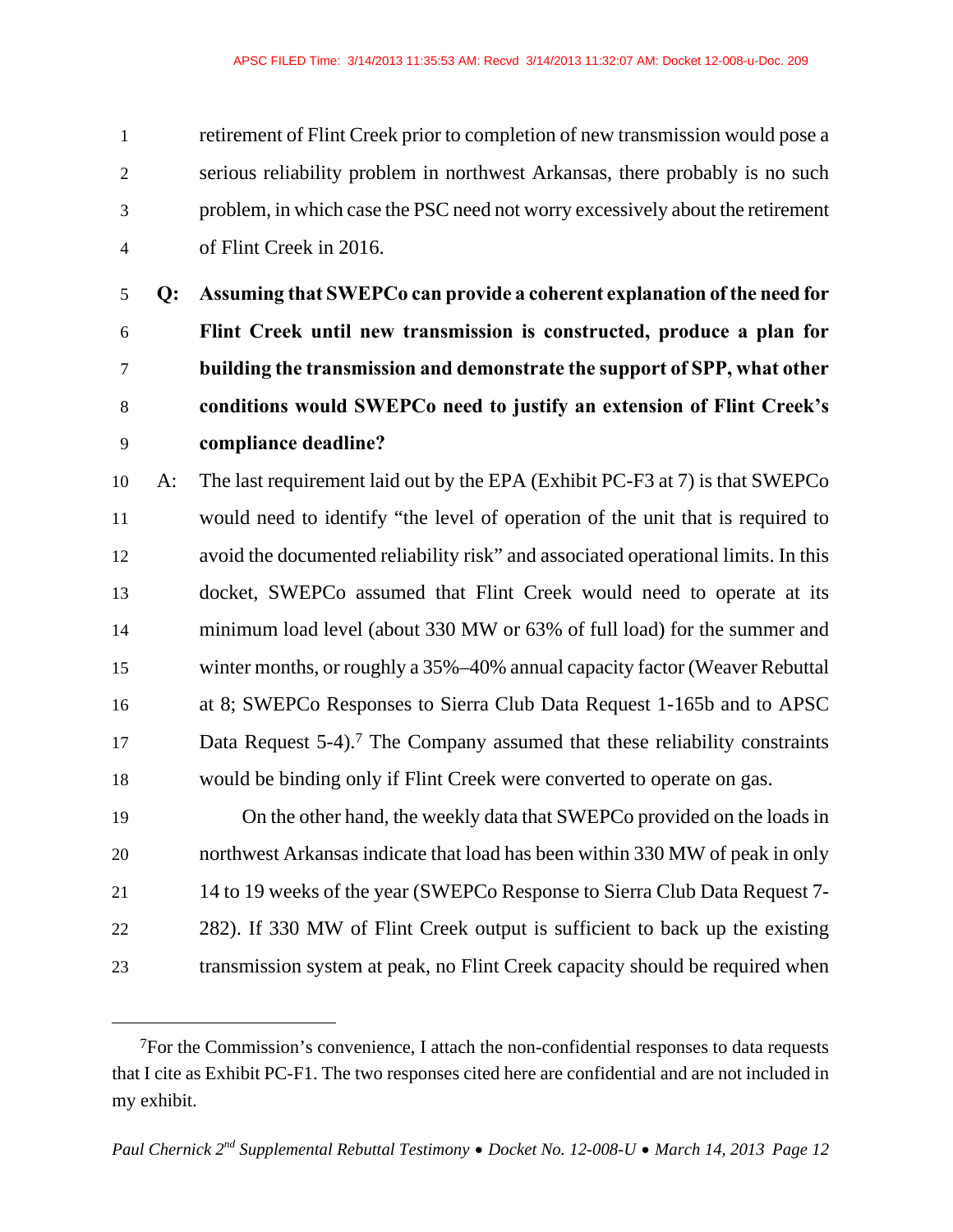1 loads are 330 MW below peak. Operating Flint Creek at 330 MW for 14–19 2 weeks would result in a capacity factor of 17%–23%. Since the high loads are 3 less likely on weekends, and not every weekday in a high-load week would be 4 expected to have a high load, Flint Creek could probably operate much less, 5 even if SWEPCo's assumed need for 330 MW at peak is correct. An average of 6 four days of operation in the high-load weeks would result in a capacity factor 7 of 10%–13%.

8 The EPA would probably want to see an analysis of the load levels at 9 which Flint Creek operation would be required, so that specific operational 10 limits could be written into the AO, minimizing Flint Creek's emissions of 11 mercury and other hazardous air pollutants, while providing SWEPCo with the 12 operational flexibility necessary to maintain reliable service. Again, SWEPCo 13 should be able to complete that analysis by October 2015.

### 14 **Q: Is SWEPCo aware of these provisions for extending the MATS compliance**

15 **date?** 

16 A: Yes. On discovery, SWEPCo summarizes those provisions as follows:

17 U.S. EPA has stated that…it may be reasonable to grant the 1-year 18 extension if the permitting authority determines, based on information from 19 the regional transmission organization, that continued operation of a 20 particular unit slated for retirement for some or all of the additional year is 21 necessary because…transmission upgrades are needed in order to maintain 22 electric reliability after the unit is retired. (SWEPCo Response to Sierra 23 Club Data Request 7-244a)

24 U.S. EPA has issued a policy memorandum,…which describes its intended 25 enforcement policy with respect to sources that must operate in 26 noncompliance with the MATS for up to a year to address a specific and 27 documented reliability concerns. Under the enforcement policy, a source 28 that qualifies for a one year extension from the permitting authority may 29 also qualify for an additional year under an administrative order by U.S. 30 EPA, provided that the unit is critical for reliability purposes and otherwise 31 falls within the terms of the policy. (SWEPCo Response to Sierra Club 32 Data Request 7-244b)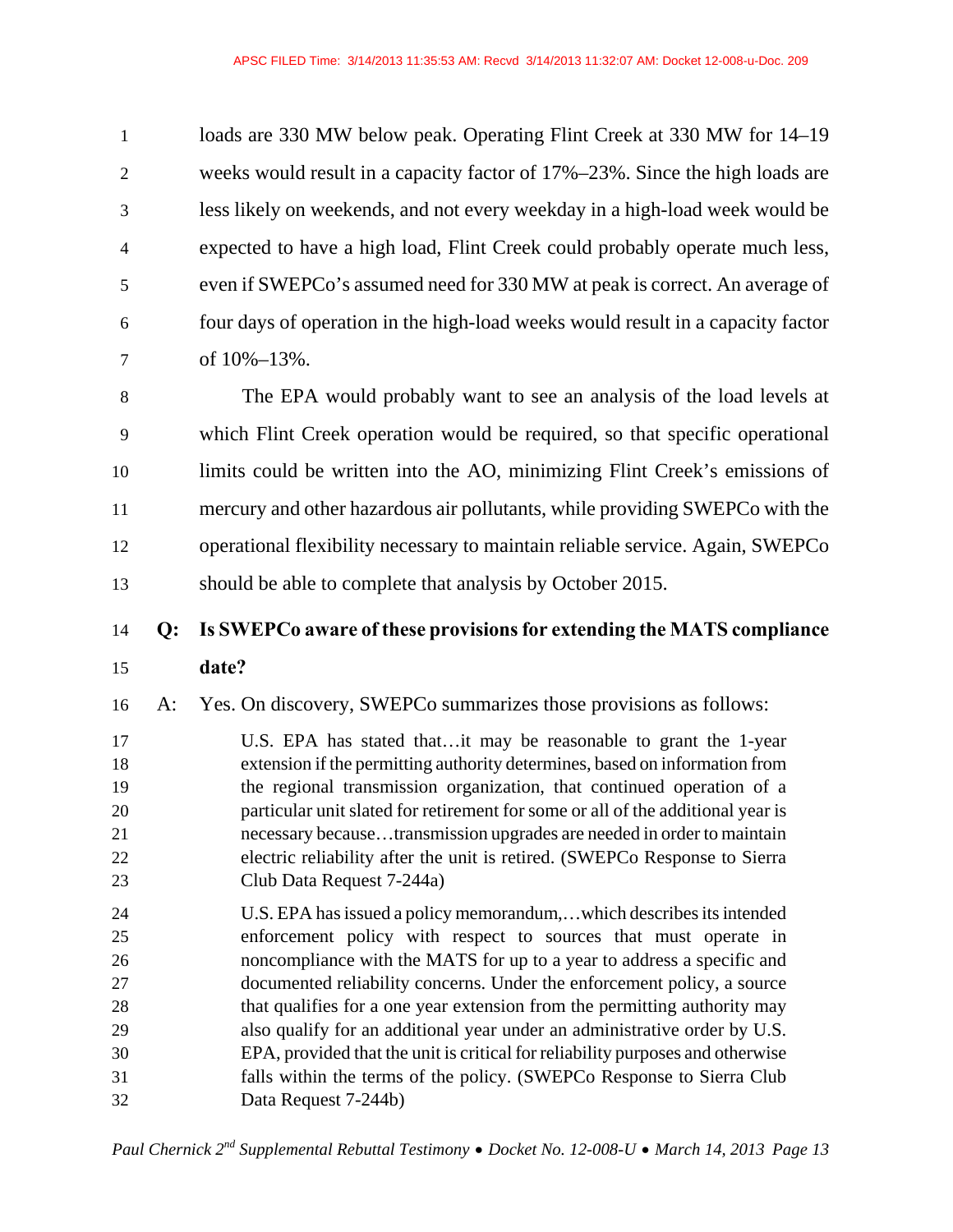1 These responses demonstrate that SWEPCo is aware that Flint Creek 2 would be available for dispatch for years past April 2015. 3 **Q: Is April 2017 then the final drop-dead date for the shut-down of Flint**  4 **Creek?**  5 A: No. The EPA recognizes that longer delays may be necessary, as follows: 6 This policy does not address situations where a reliability critical unit needs 7 more than one year to come into compliance after the MATS Compliance 8 Date....The EPA intends to handle such scenarios as it has in the past, by 9 assessing each situation on a case-by-case basis, at the appropriate lime, to 10 determine the appropriate enforcement response and resolution. (Exhibit 11 PC-F3 at 2) 12 **Q: Please summarize the time frame for SWEPCo to implement transmission**  13 **and/or generation alternatives and shut down Flint Creek.**  14 A: The EPA has indicated that it does not intend to force the shutdown of 15 generators needed for reliability until reliability solutions can be implemented. 16 Under the guidance provided to date, there is a clear path to continue operating 17 Flint Creek until April 16, 2017, to the extent necessary to maintain reliable power supply in northwest Arkansas.8 18 If the transmission and/or generation 19 solutions to the reliability issues identified in northwest Arkansas cannot be 20 fully implemented by April 2017, EPA has indicated that it will work out 21 solutions on a case-by-case basis. While SWEPCo should be acting promptly to 22 document the need for the delay and to prepare for construction of any 23 necessary transmission and initiation of procurement of new resources, there is 24 no reason to believe that the EPA will endanger reliability.

<sup>8</sup>Since SWEPCo has indicated that Flint Creek is not needed for reliability , (SWEPCo HSPI response to Sierra Club Data Request 1-165b), June 2017 would be the effective deadline for the reliability solutions with an Administrative Order extending operation past the winter 2017 period.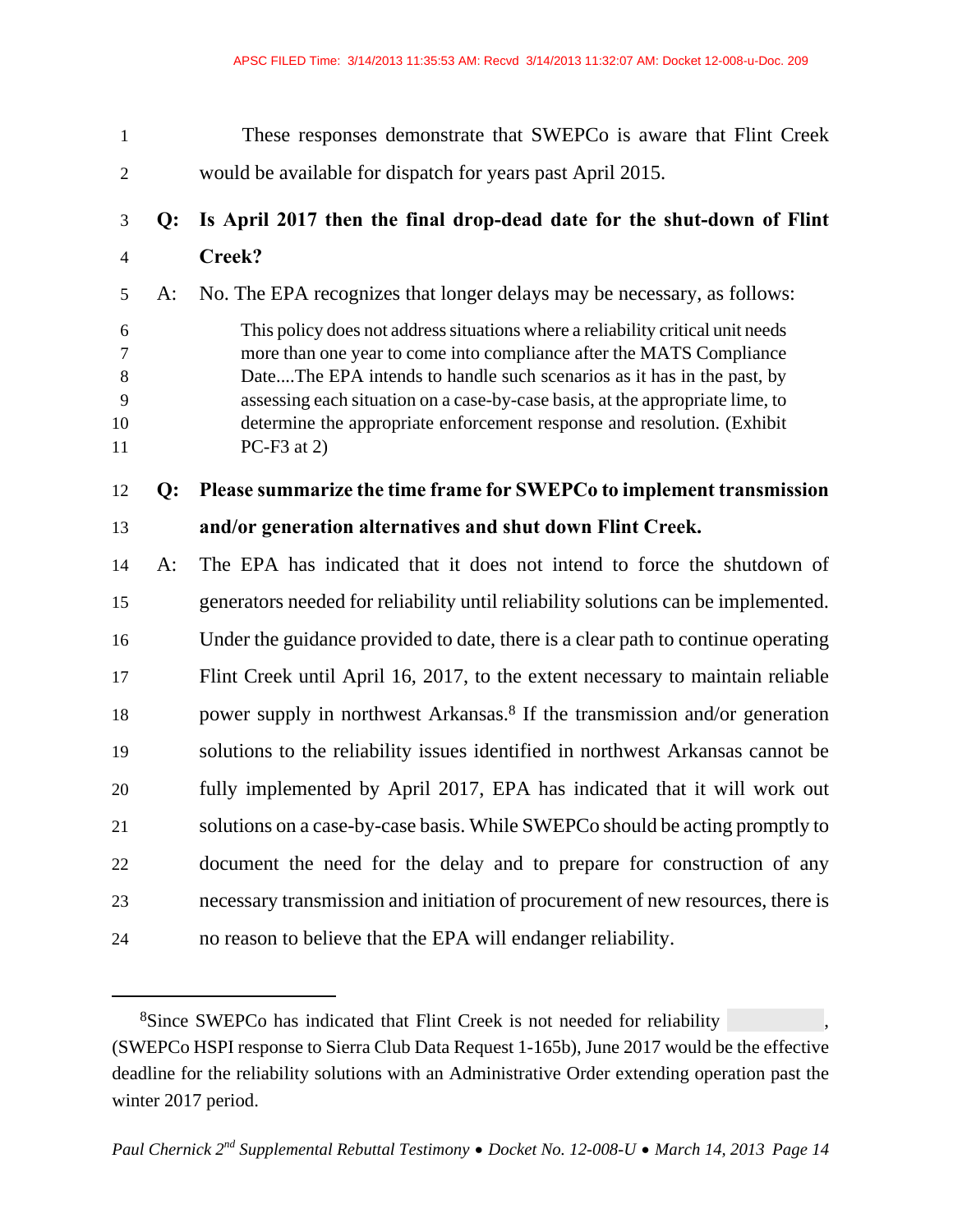#### 1 **III. Timeline for Replacement Generation**

 $\overline{a}$ 

### 2 **Q: What concerns does SWEPCo raise regarding the timeline for acquiring**  3 **generation to replace Flint Creek?**

4 A: While SWEPCo's original filing in this proceeding treated purchases of existing 5 resources as impractical or irrelevant (Weaver Direct at 54–55), the January 6 2013 filing accepts a purchase as the most likely replacement, but raises concerns about delays due to the following three requirements:9 7

- 8 The Market-Based Mechanism (MBM) required by the Louisiana PSC, 9 which could delay the acquisition of replacement resources by one year 10 (McCellon-Allen Direct at 21) or "a year or more" (9) or "approximately 7 11 to 12 months" (Bennett Rebuttal at 18).
- 12 The SPP Transmission Service Study process which would require two 13 years (McCellon-Allen Direct at 21) or "more than one year, and can take 14 up to two years" (Nickell Direct at 9), or 12–18 months (Ross Rebuttal at 15 8).
- 16 **The need to "obtain the necessary firm transmission service from SPP" for** 17 the replacement capacity, which might take between two and three years 18 (McCellon-Allen Direct at 20), exposing SWEPCo to "compliance risk" 19 (Nickell Direct at 9–10).

<sup>9</sup>While Ms. McCellon-Allen in her January testimony claims that only three combined-cycle plants are known to have capacity for sale (Direct at 19), she later adds Green Country to this list (Direct at 20). She does not claim that no capacity is available from the other plants listed in Table 4 of my direct testimony, only that "We do not have information on what capacity is available from these plants" (SWEPCo Response to Sierra Club Data Request 7-250, which also lists additional six plants that have bid into AEP RFPs since 2008).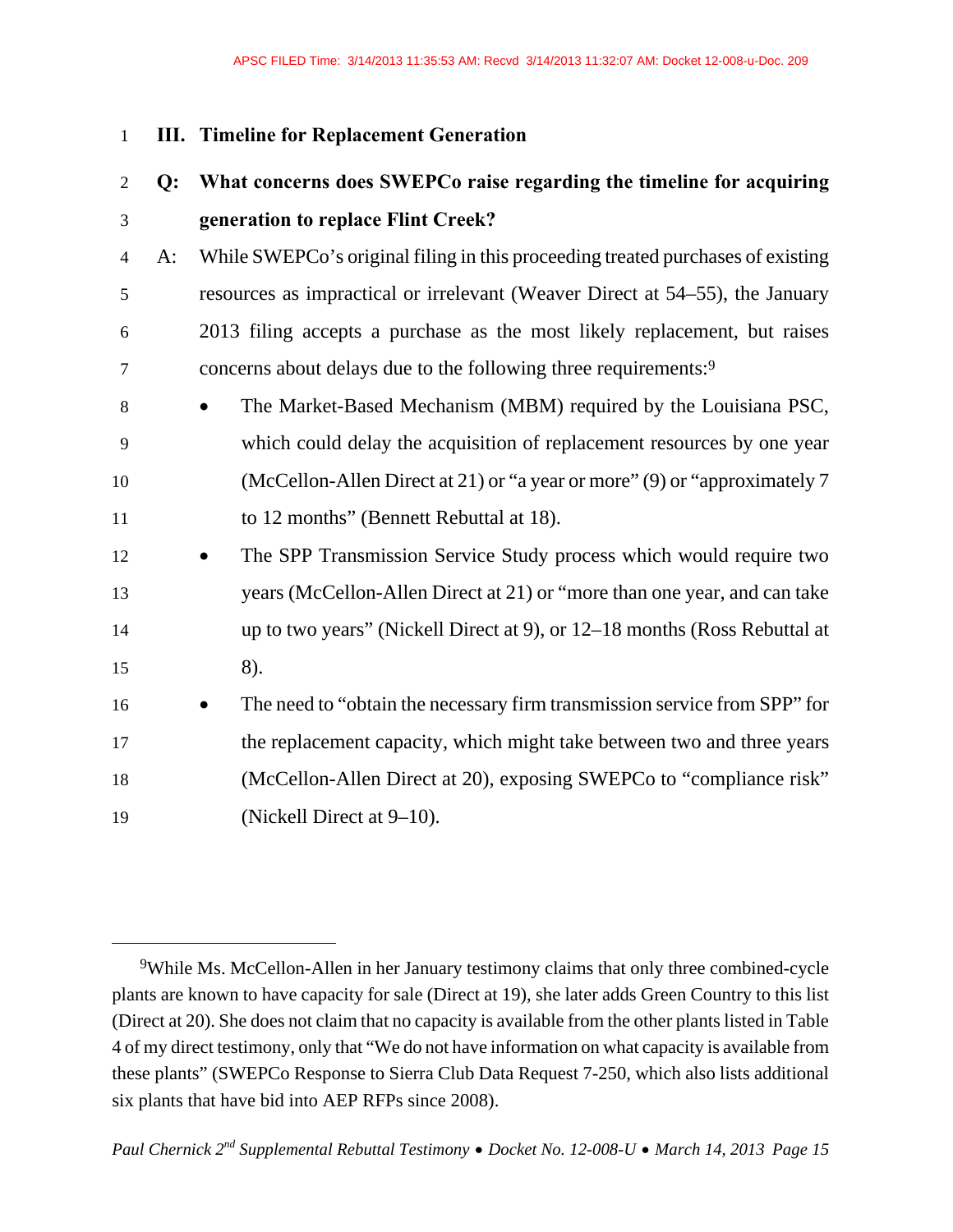#### 1 *A. The Louisiana Market-Based Mechanism*

### 2 **Q: What is SWEPCo's projection for how long the MBM would delay the**  3 **acquisition of generation resources?**

- 4 A: Ms. McCellon-Allen suggests (Direct at 12) that the schedule should be based 5 on the Company's experience and "When SWEPCo last implemented the 6 LPSC's MBM approval process for major new generation resources, the process 7 took 12 months to complete."
- 8 **Q: Is this a relevant comparison?**

9 A: No. Although the Sierra Club asked SWEPCo to provide details on past MBM 10 applications filed by SWEPCo and other utilities (including dates of filing, RFP 11 and decision, nature and date of need and the utility's proposed resources), 12 SWEPCo provided only a list of four of its filings, by date. (SWEPCo Response 13 to Sierra Club Data Request 7-242) SWEPCo should remain familiar with the 14 LPSC's implementation of its MBM order, given that SWEPCo is concerned 15 that the MBM would be a barrier to timely resource planning.

- 16 Ms. McCellon-Allen's 12-month estimate appears to be a reference to 17 some part of SWEPCo's complex filings related to the following projects:
- 18 building the Mattison peakers,
- 19 building the Stall combined-cycle plant,
- 20 building the Turk coal plant,
- 21 making short-term purchases,
- 22 **e** entering into long-term purchased-power agreements.

23 Self-build proposals, especially simultaneous proposals for multiple 24 facilities, would generally take longer to resolve than proposals for purchases. 25 Thus, the 12-month period reported by Ms. McCellon-Allen is not a good 26 predictor of the MBM process duration for a simpler purchase transaction.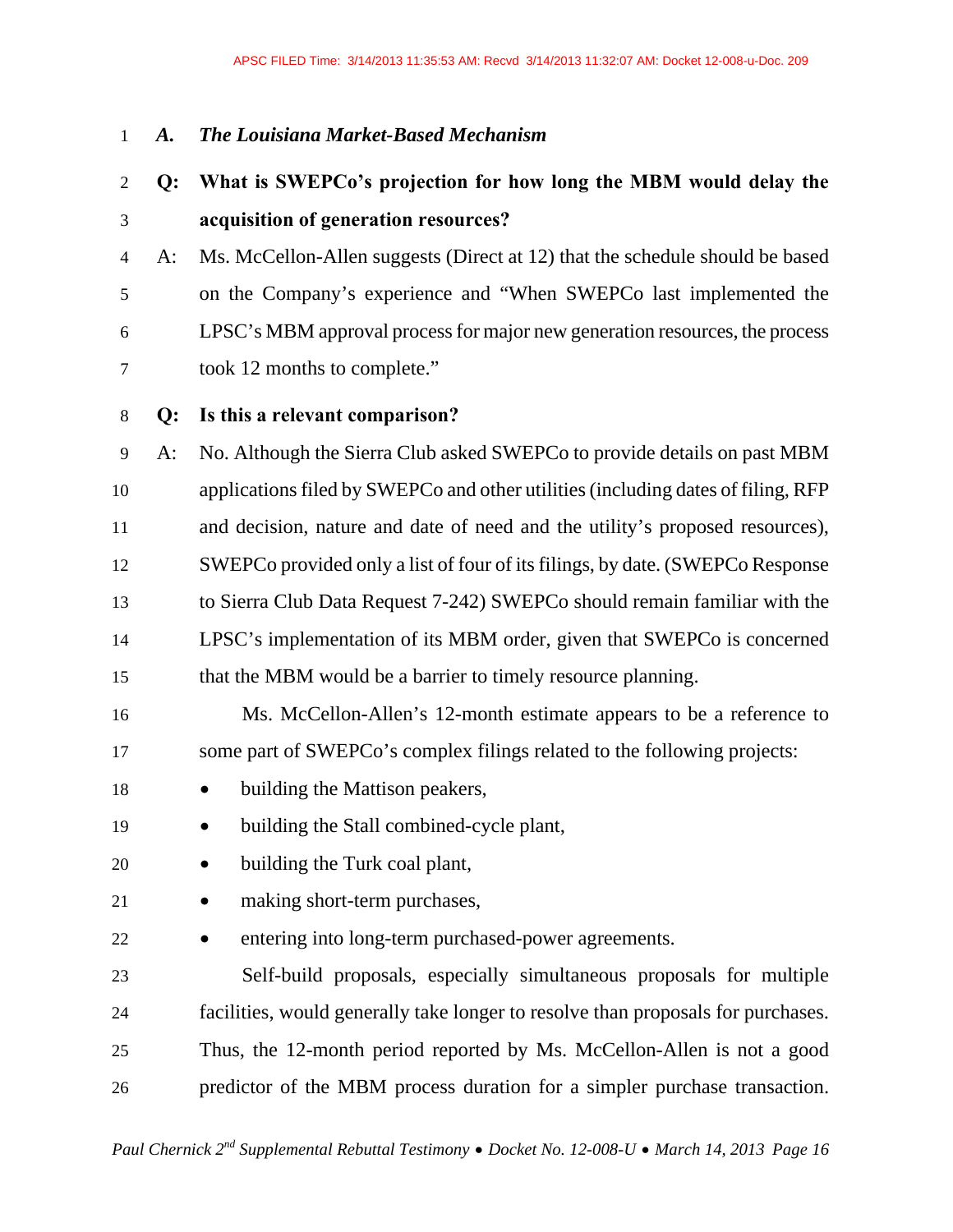1 Moreover, since that set of overlapping filings, the LPSC has shortened the 2 amount of notice the utility must give the Commission before filing a draft RFP  $3 \qquad \text{from } 60 \text{ to } 30 \text{ days.}^{10}$ 

4 The Louisiana PSC has approved further modifications to the basic MBM 5 process to accommodate utility circumstances, including waiving the 6 requirement for Entergy to file a draft RFP in 2010, reducing notice and review 7 periods for Entergy in June 2012, and waiving the entire process for the 8 Dixieland co-op, which ran its own RFP process.<sup>11</sup> In 2008, the LPSC Staff 9 reported, "To date, no request for an MBM exemption has been rejected in a 10 Commission certification case" (LPSC Docket R-26172-C, October 7, 2008, 11 Staff Report, attached as Exhibit PC-F5, at 24).

12 A relatively recent MBM process, concerning a mid-term purchase by 13 CLECo, started with the filing of the Notice of Intent on August 8, 2011 and 14 ended less than nine months later with a settlement filed March 21, 2012 (LPSC 15 Docket No. U-32223). Much of that time was occupied by the RFP process that 16 would have been necessary for any efficient and orderly power acquisition.

17 Thus the evidence shows that the delay introduced by the MBM process is 18 likely to be closer to the low end of the seven-to-twelve-month range given by 19 Ms. Bennett (Sur-Surrebuttal at 20) than to the 12-month estimate preferred by 20 Ms. McCellon-Allen.

### 21 **Q: Could the MBM requirements preclude SWEPCo from purchasing**  22 **resources to fill any short-term capacity deficiency?**

<sup>10</sup>LPSC Docket R-26172, subdocket C, October 15, 2008 General Order, Appendix C ¶2.

<sup>11</sup>Louisiana PSC Special Order No. 34-2010 (7/28/2010); Louisiana PSC Minutes from June 28, 2012 Open Session; Louisiana PSC Order No. U-32275 (Corrected) 11/15/12.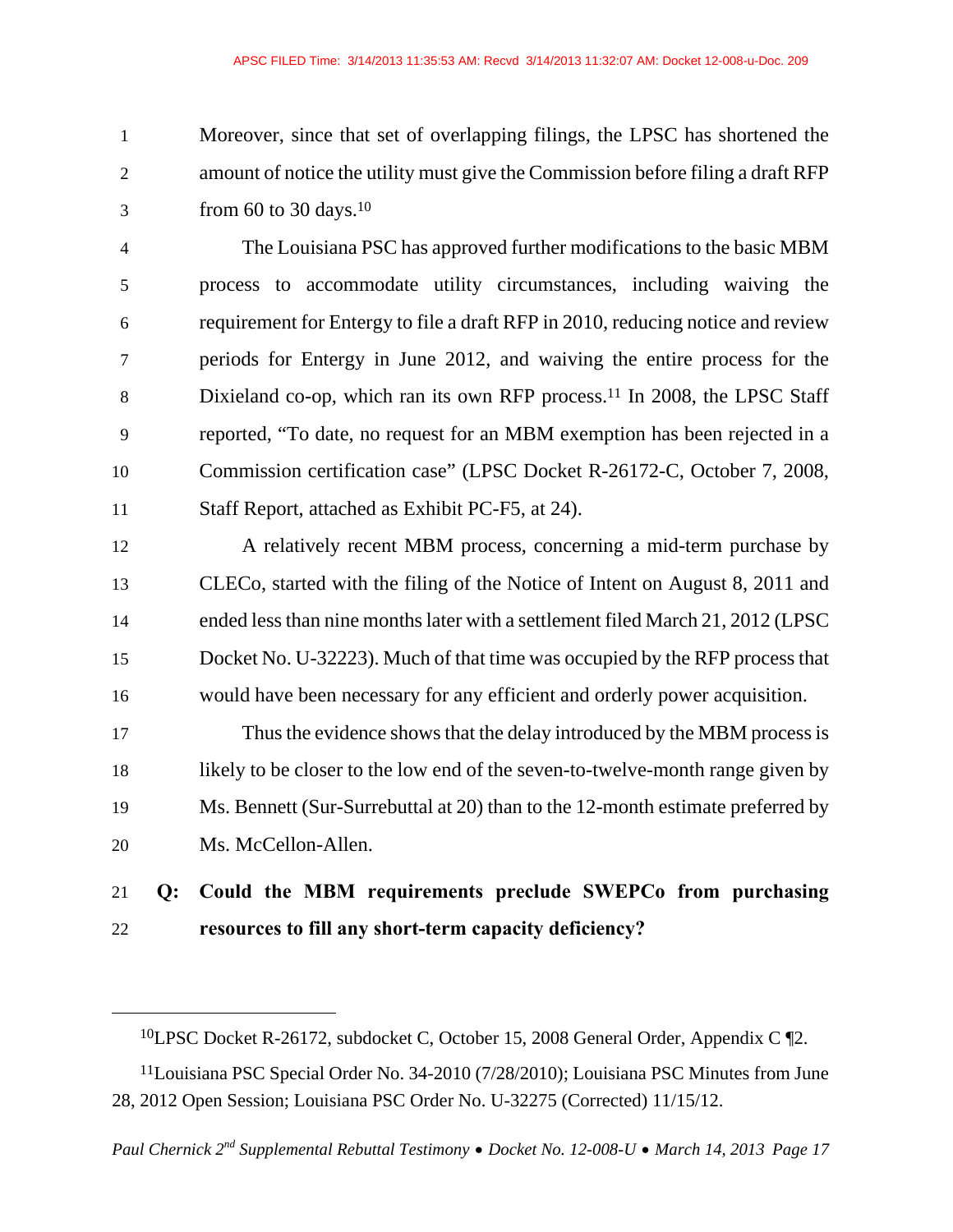- 1 A: No. The MBM does not apply to a contract for less than three years with non-2 affiliates.
- 3 *B. Firm Transmission Service*
- 4 **Q: What do the SWEPCo witnesses say about the process of procuring trans-**5 **mission service for newly purchased generation entitlements?**
- 6 A: They testify that there would likely be multi-year delays in obtaining firm trans-
- 7 mission service:
- 8 However, the timing for the transmission upgrades required is a critical 9 issue. Typically, transmission upgrades require two to three years to com-10 plete after a transmission service study, which may also take one to two 11 years to complete. This timeframe does not match the need, as Flint Creek 12 would no longer be available for dispatch past April, 2015, and reliability 13 risks would exist until upgrades were completed. (McCellon-Allen Direct 14 at 20)
- 15 SPP's transmission service administration process…usually takes more 16 than one year, and can take up to two years, from the time transmission 17 service request is submitted to obtain a transmission service agreement for 18 the requested service….is likely that transmission upgrades would have to 19 be constructed as a condition to receiving the service which could add an 20 additional 3-5 years before delivery of the capacity is actually achievable. 21 (Nickell Direct at 9–10)
- 22 Mr. Nickell also warns that the reduction in AEP's reserve margin due to a 23 delay in procuring transmission rights for purchases to replace Flint Creek 24 puts SWEPCo in an untenable situation of not only incurring risks of non-25 compliance with SPP Criteria, but also introducing unacceptable reliability 26 risk to the region. (Direct at 9) 27 He then states that "SWEPCo and the region would be subject to unavoidable 28 compliance and reliability risks" (Direct at 10).
- 29 **Q: Their descriptions of the problem with obtaining firm transmission service**  30 **certainly sound dire. Would SPP refuse to dispatch generation to serve**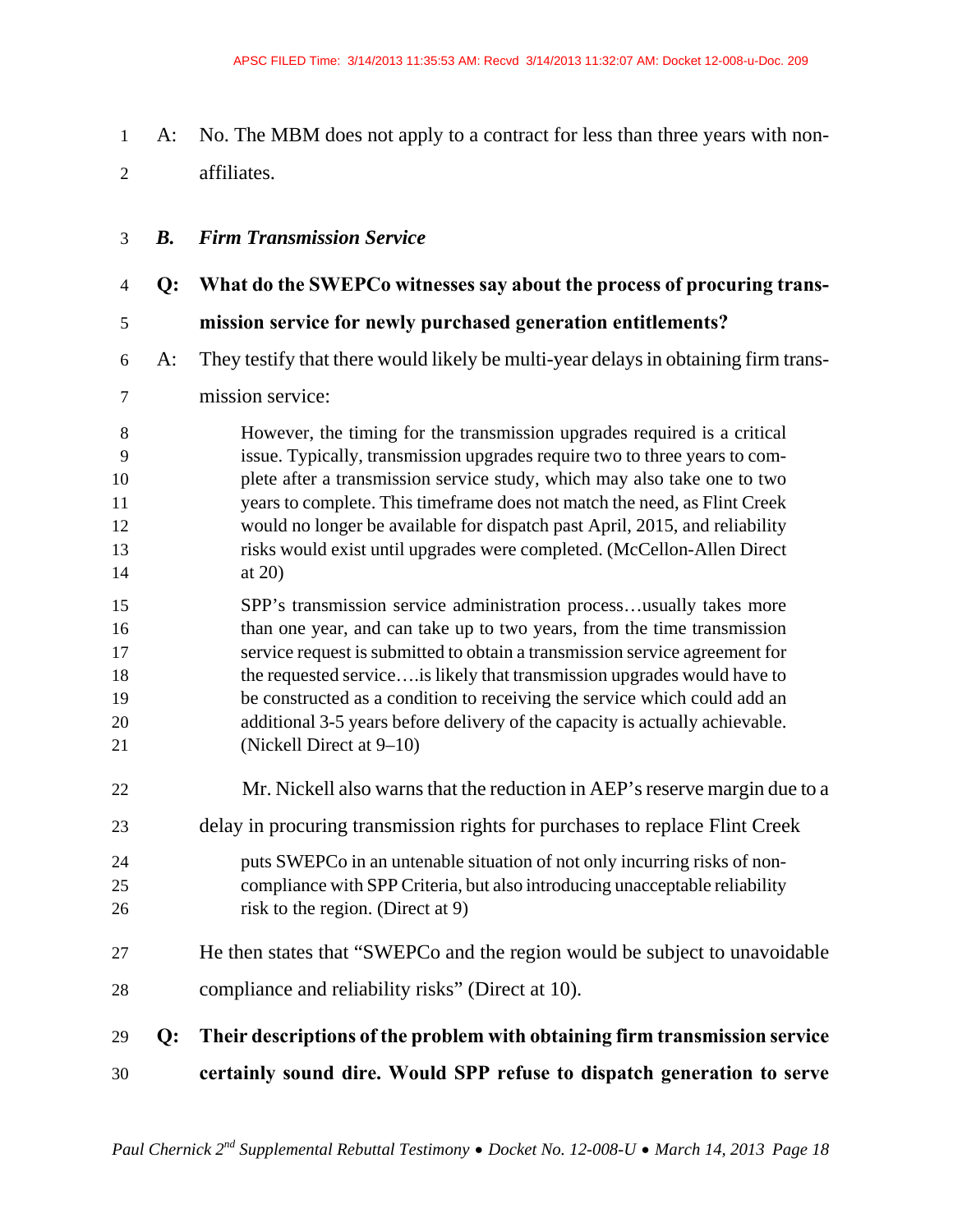$\overline{a}$ 

### 1 **SWEPCo or northwest Arkansas if the firm transmission rights from**  2 **resource purchases were not yet secure?**

3 A: No. Even if SWEPCo does not hold all the transmission rights that would be 4 required under the SPP process, SPP will continue to serve SWEPCo load 5 (SWEPCo Response to Sierra Club Data Request 7-252).<sup>12</sup> Lack of contractual 6 transmission paths should not be a reliability problem for the AEP sub-region, 7 especially since the AEP sub-region has 2,169 MW of capacity with firm supply 8 contracts outside the region. (SWEPCo Response to Sierra Club Data Request 7- 9 279) Regardless of what happens on a contractual basis, the energy generated in 10 AEP's sub-region is available to support load in the region, while generation 11 owned by SWEPCo outside the AEP sub-region serves loads near those 12 generators. The electrons do not know who has purchased them.

#### 13 **Q: What are the "risks of non-compliance" that concern Mr. Nickell?**

14 A: Mr. Nickell was unable to identify any specific penalties for non-compliance 15 related to the delay in obtaining transmission rights. He says that "SPP has not 16 directly issued penalties for non-compliance with SPP Criteria primarily 17 because SPP members take their responsibilities seriously and strive diligently 18 to meet those requirements" (SWEPCo Response to Sierra Club Data Request 7- 19 280). The reserve margin target is an SPP requirement (Nickell Direct at 8–9), 20 so SPP would be the obvious entity to assess any penalties. Nor does Mr. 21 Nickell offer any evidence that SWEPCo is not striving diligently to meet its 22 share of AEP's capacity requirement, or would not strive diligently to do so

<sup>&</sup>lt;sup>12</sup>The only situation SWEPCo has identified in which that would not be possible were if Flint Creek were retired and the multiple transmission outages I describe in Section V.A occurred before the Fort Smith–Chambers Spring transmission line were complete. As I explain in Section II, Flint Creek will almost certainly continue operating until the new transmission line is built.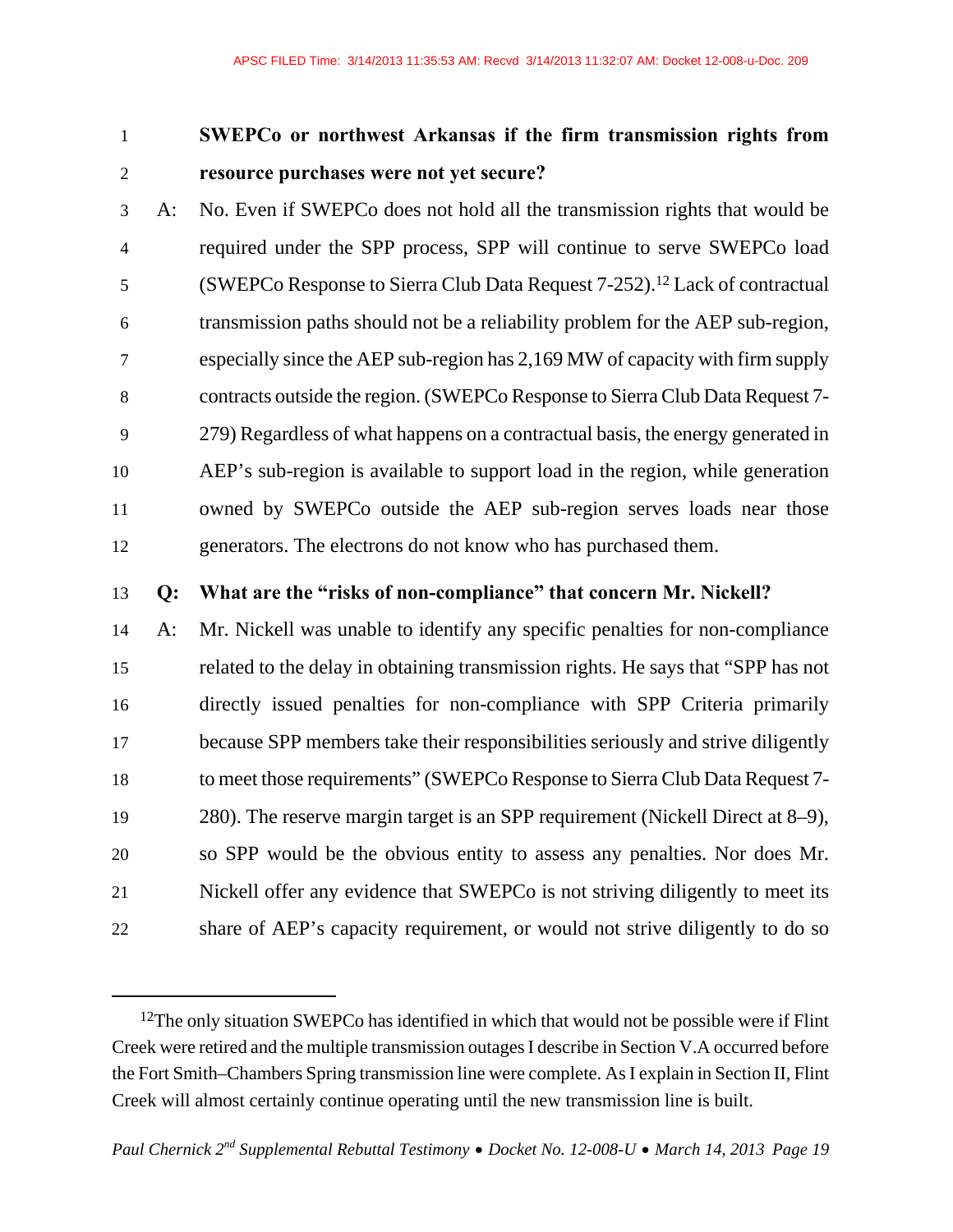1 following an economic decision to retire Flint Creek. While he suggests that 2 NERC or FERC could assess penalties for having a low reserve margin, he does 3 not provide any evidence of either entity doing so, especially while the affected 4 utility is attempting to procure transmission rights.

5 **Q: What are the unacceptable reliability risks of which Mr. Nickell warns**  6 **(Direct at 9)?** 

7 A: It is not clear whether he is warning about the reserve levels in SPP as a whole 8 or in the AEP sub-region. As for the SPP region, the 2012 SPP Form EIA-411 9 (at 73, excerpts attached as Exhibit PC-F6) reports capacity margins of over 10 20% (equivalent to reserve margins over 27%) through 2022. That is a supply 11 cushion of nearly 7,000 MW over the target 12% capacity margin (13.6% 12 reserve margin), not counting some 4,400 MW of "other" capacity, which 13 includes "Mothballed generation (that may be returned to service during peak 14 demand)" and generation that is curtailable or non-firm, regardless of the 15 probability of its availability when needed (Exhibit PC-F6 at 71).<sup>13</sup> The 16 retirement of Flint Creek would have little effect on SPP's capacity surplus.

17 For the AEP sub-region, Mr. Nickell reports (Direct at 8) that "it was 18 determined that capacity margin…would decrease from 11.8% to 9.6% 19 following the retirement of Flint Creek." That would still be more than the 9.1% 20 capacity margin SPP reports for the AEP sub-region in 2014 (2012 SPP Form 21 EIA-411, p. 77); SWEPCo has not indicated that it has any urgent need for new 22 resources in 2014. Short-term deviations from sub-region target reserve margins 23 do not appear to pose any serious reliability problems.

<sup>&</sup>lt;sup>13</sup>For example, a generator may not have firm transmission access when local load is low and generation is high, but it would not be needed for reliability at those times.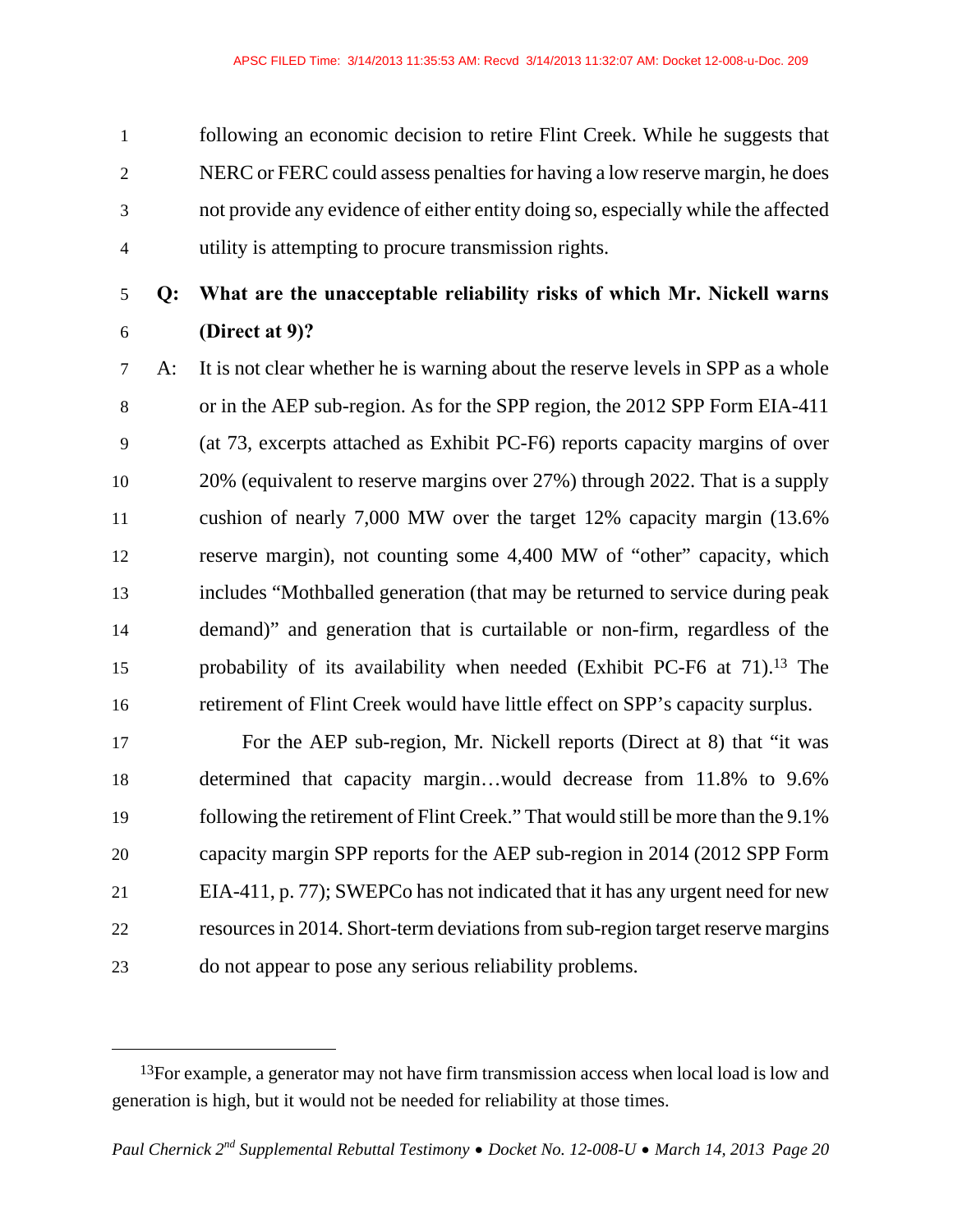| $\mathbf{1}$   | In addition, there are 2,169 MW of capacity in the AEP sub-region with          |
|----------------|---------------------------------------------------------------------------------|
| $\overline{2}$ | contracts to deliver power outside that region (SWEPCo Response to Sierra       |
| 3              | Club Data Request 7-279), and extensive transmission interconnection between    |
| $\overline{4}$ | the AEP sub-region and other SPP sub-regions, and between AEP and Entergy,      |
| 5              | so there should be sufficient capacity available to serve loads in the AEP sub- |
| 6              | region.                                                                         |

| $\tau$                     |       | IV. Timeline for Constructing Transmission to Northwest Arkansas                                                                                                                                                                                                                                                                                    |
|----------------------------|-------|-----------------------------------------------------------------------------------------------------------------------------------------------------------------------------------------------------------------------------------------------------------------------------------------------------------------------------------------------------|
| 8                          | Q:    | What is SWEPCo's position regarding the time that would be required to                                                                                                                                                                                                                                                                              |
| 9                          |       | construct additional transmission into northwest Arkansas?                                                                                                                                                                                                                                                                                          |
| 10                         | $A$ : | Mr. Nickell notes,                                                                                                                                                                                                                                                                                                                                  |
| 11<br>12<br>13<br>14<br>15 |       | a new 345 kV transmission facility would likely be a candidate solution to<br>resolve the issues [he identifies]. However, Flint Creek's retirement would<br>need to be evaluated in further detail within the SPP ITP process to confirm<br>this assumption and select the most cost effective project for construction.<br>(Nickell Direct at 10) |
| 16                         |       | He goes on to suggest that "the study could take 1-3 years depending on                                                                                                                                                                                                                                                                             |
| 17                         |       | the ITP process used," which might be the annual ITP Near-Term Assessment                                                                                                                                                                                                                                                                           |
| 18                         |       | or the triennial ITP 10-Year Assessment.                                                                                                                                                                                                                                                                                                            |
| 19                         |       | Mr. Nickell estimates an additional four years for construction (Direct at                                                                                                                                                                                                                                                                          |
| 20                         |       | 13).                                                                                                                                                                                                                                                                                                                                                |
| 21                         | $Q$ : | Would SPP's review of the proposed 345 kV transmission line from Fort                                                                                                                                                                                                                                                                               |
| 22                         |       | <b>Smith to Chamber Springs have to start from scratch?</b>                                                                                                                                                                                                                                                                                         |
| 23                         | A:    | No. The SPP has already reviewed the line and SPP staff recommended the                                                                                                                                                                                                                                                                             |
| 24                         |       | adoption of a plan that included the Fort Smith–Chamber Springs line. The SPP                                                                                                                                                                                                                                                                       |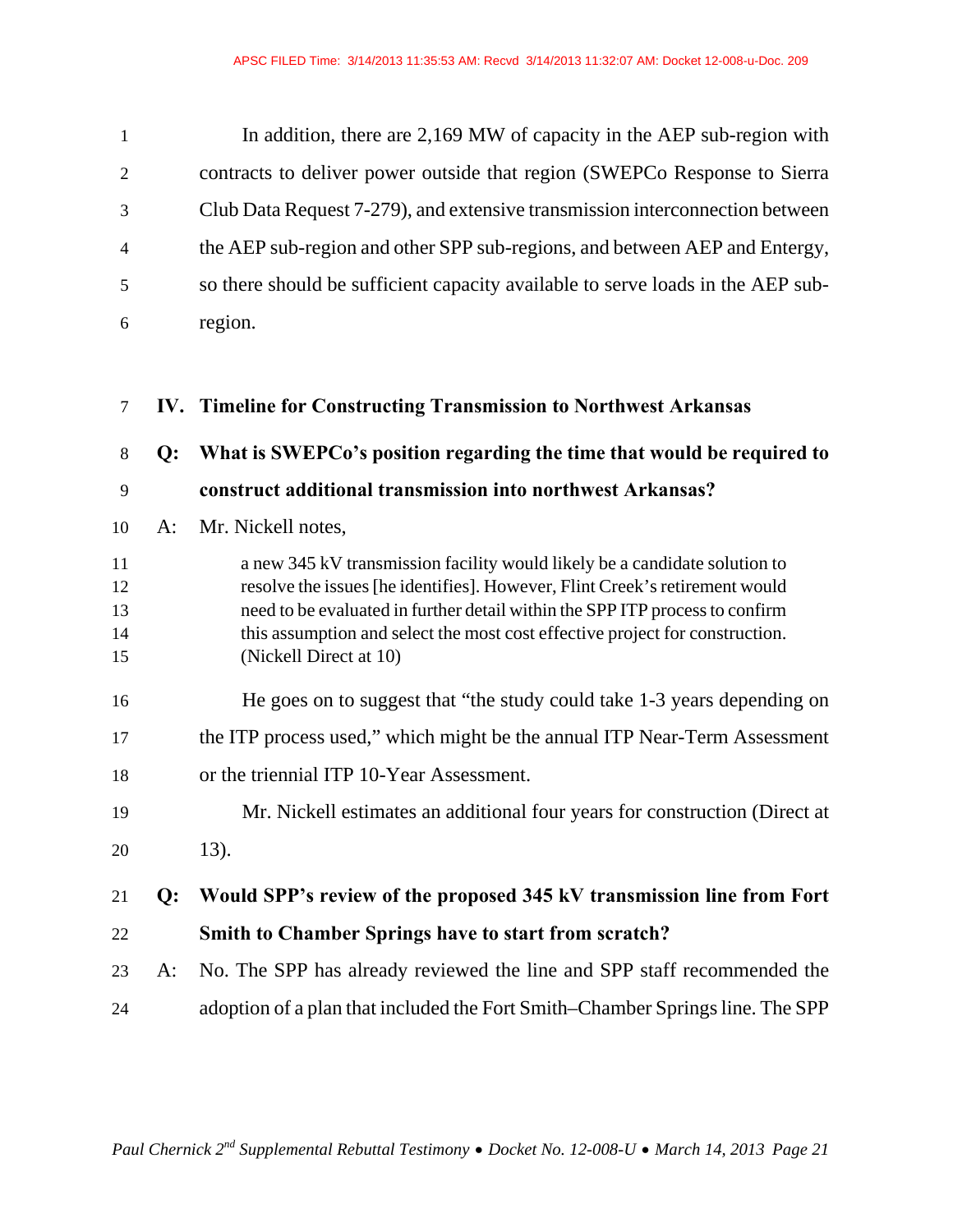| $\mathbf{1}$<br>$\sqrt{2}$<br>$\mathfrak{Z}$<br>$\overline{4}$<br>5<br>6<br>$\tau$ |       | has identified the proposed Fort Smith to Chamber Springs 345 kV trans-<br>mission line as a robust, long-term solution that addresses the delivery of<br>power to NW-AR as recognized in its 2010 ITP 20-year recommendation.<br>When the plan was received at the SPP Board on January 25, 2011, the line<br>was removed from the plan in the course of the meeting, since it was not<br>needed for the ten year forecast and would impose added cost to SPP rate<br>payers. (Hassink Rebuttal at 5)                                                                                                          |
|------------------------------------------------------------------------------------|-------|-----------------------------------------------------------------------------------------------------------------------------------------------------------------------------------------------------------------------------------------------------------------------------------------------------------------------------------------------------------------------------------------------------------------------------------------------------------------------------------------------------------------------------------------------------------------------------------------------------------------|
| $8\,$                                                                              | Q:    | Is there any reason to believe that SWEPCo would need to seek SPP                                                                                                                                                                                                                                                                                                                                                                                                                                                                                                                                               |
| 9                                                                                  |       | approval through the triennial long-term review process?                                                                                                                                                                                                                                                                                                                                                                                                                                                                                                                                                        |
| 10                                                                                 | A:    | No. Since SWEPCo expects to need the new line once Flint Creek retires, the                                                                                                                                                                                                                                                                                                                                                                                                                                                                                                                                     |
| 11                                                                                 |       | need would fall within the six-year horizon of the annual Near-Term                                                                                                                                                                                                                                                                                                                                                                                                                                                                                                                                             |
| 12                                                                                 |       | Assessment. Mr. Nickell acknowledges,                                                                                                                                                                                                                                                                                                                                                                                                                                                                                                                                                                           |
| 13<br>14<br>15<br>16<br>17<br>18                                                   |       | The ITP Near-Term Assessment could be used to identify a reliability need<br>and an associated transmission expansion project to serve as the solution as<br>long as the proper assumptions were contained in the evaluation at the time<br>of the assessment. In that case, there would be no need to delay evaluation<br>until the next ITP 10-Year Assessment. (SWEPCo Response to Sierra Club<br>Data Request 7-287)                                                                                                                                                                                        |
| 19                                                                                 | $Q$ : | Does Mr. Nickell provide any support for his estimate of four years for con-                                                                                                                                                                                                                                                                                                                                                                                                                                                                                                                                    |
|                                                                                    |       |                                                                                                                                                                                                                                                                                                                                                                                                                                                                                                                                                                                                                 |
| 20                                                                                 |       | struction of the new line?                                                                                                                                                                                                                                                                                                                                                                                                                                                                                                                                                                                      |
| 21                                                                                 | A:    | No. To the contrary, he describes a more complex project that was completed                                                                                                                                                                                                                                                                                                                                                                                                                                                                                                                                     |
| 22                                                                                 |       | more quickly, one that                                                                                                                                                                                                                                                                                                                                                                                                                                                                                                                                                                                          |
| 23<br>24<br>25<br>26<br>$27\,$<br>28<br>29<br>30                                   |       | consisted of about 90 miles of new 230 kV transmission line and associated<br>substations with the construction work shared by three utilities" in the<br>Acadiana Load Pocket "took approximately three yearsVery little<br>construction work on this project could be performed during summer<br>months and other times of expected high consumer demand. Even during<br>times of milder conditions during construction of this project, customers<br>were put on energy conservation notices and load shedding plans were<br>developed and ready to be utilized by the parties. (Nickell Direct at $11-12$ ) |
| 31                                                                                 |       | In contrast, the Fort Smith–Chamber Springs Line would be about 70                                                                                                                                                                                                                                                                                                                                                                                                                                                                                                                                              |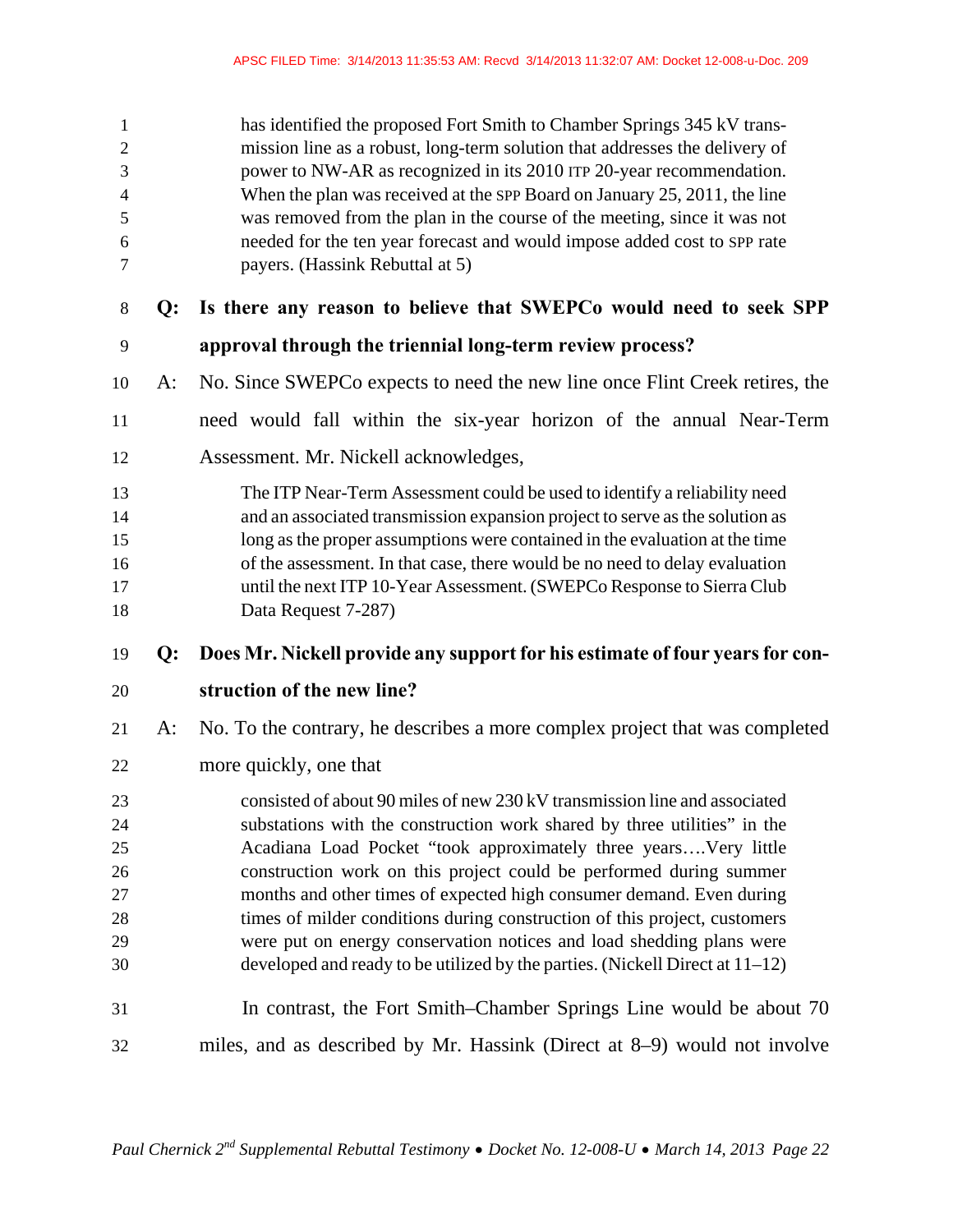1 construction of new substations or sharing of construction work among multiple 2 utilities. 3 Mr. Nickell suggests that problems similar to those in Acadiana would 4 arise for the Fort Smith–Chamber Springs line. 5 Implementation of new transmission upgrades in the load pocket can also 6 be challenging because of reliability risks imposed to the area during 7 construction and connection of new facilities. For example, if a transmis-8 sion project required that an outage of one of the existing primary sources 9 of power for the area be taken in order to connect a new facility to the grid, 10 SPP's Reliability Coordinator would be challenged to find a reliable way to 11 facilitate the event without having to direct interruption of customers in the 12 area. (Nickell Direct at 11) 13 **Q: Is the new transmission line into northwest Arkansas likely to be signifi-**14 **cantly delayed by the construction limits imposed on the Acadiana project?**  15 A: No, for three reasons. First, because the Fort Smith–Chamber Springs Line 16 would require only two connections, one at each substation, the need to shut 17 down facilities during interconnection would be limited. The vast majority of 18 the construction work could be performed regardless of load level. 19 Second, the load data provided by SWEPCo show that in each of the last 20 seven years, northwest Arkansas loads have been below 1,000 MW for 38 21 weeks, consistently below 900 MW for 29 weeks, and below 800 MW for 14 22 weeks (SWEPCo Response to Sierra Club Data Request 7-282). So there are 23 considerable low-load periods in which interconnection work can be scheduled. 24 Mr. Nickell indicates that 25 Normally, multiple outages would need to occur over an extended period in 26 order for work to be completed so that the new transmission line can be 27 energized. Based on review of historical information over a two-year 28 period, an average of 8 weeks of cumulative outage time would need to 29 occur to tie in a new transmission line. (SWEPCo Response to Sierra Club 30 Data Request 7-283)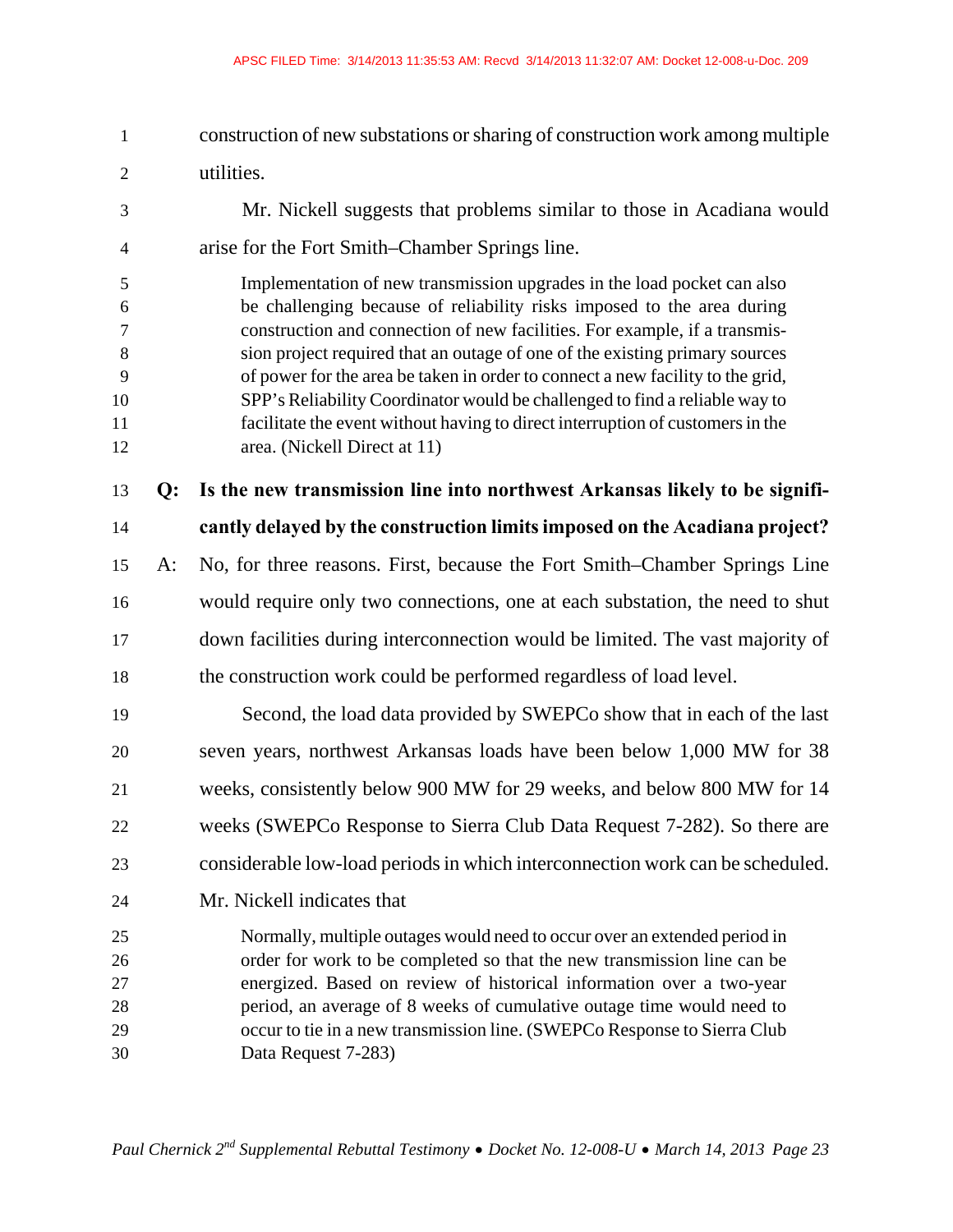1 Spreading those eight weeks over the 28 low-load weeks of 2016 and 2017 2 (the weeks that were historically consistently under 800 MW, or about 67% of 3 peak), for example, would not appear to be very challenging.

4 Third, as discussed in Section II above, EPA has indicated that it will not 5 require the shutdown of generators vital to reliability during the period in which 6 replacement facilities are under construction. Flint Creek is almost certain to 7 remain in operation, at least as needed for reliability, until after the new line is 8 constructed.

9 **Q: Given the information provided by SWEPCo, how long should it take to**  10 **bring a new transmission line into service for northwest Arkansas?** 

11 A: Assuming one year for the SPP review, simultaneous review by the Arkansas 12 PSC, and three years for construction, the line would be in service in 2017. 13 Considering SWEPCo's obvious concern that the PSC will not pre-approve the 14 retrofitting of Flint Creek, and SWEPCo's announced intention to retire the 15 plant if it does not receive that approval, it would be prudent for SWEPCo to 16 move forward with the SPP process and the initial design and routing of the line.

### 17 **V. Operating Without Flint Creek and Major Replacements**

#### 18 *A. Transmission Issues*

### 19 **Q: Does Mr. Nickell's testimony adequately support the conclusion that**  20 **retirement of Flint Creek would result in serious reliability problems?**

- 21 A: No, for the following reasons.
- 22 His testimony is very vague and conclusory, omitting most of the details 23 about the assumptions underlying his analysis.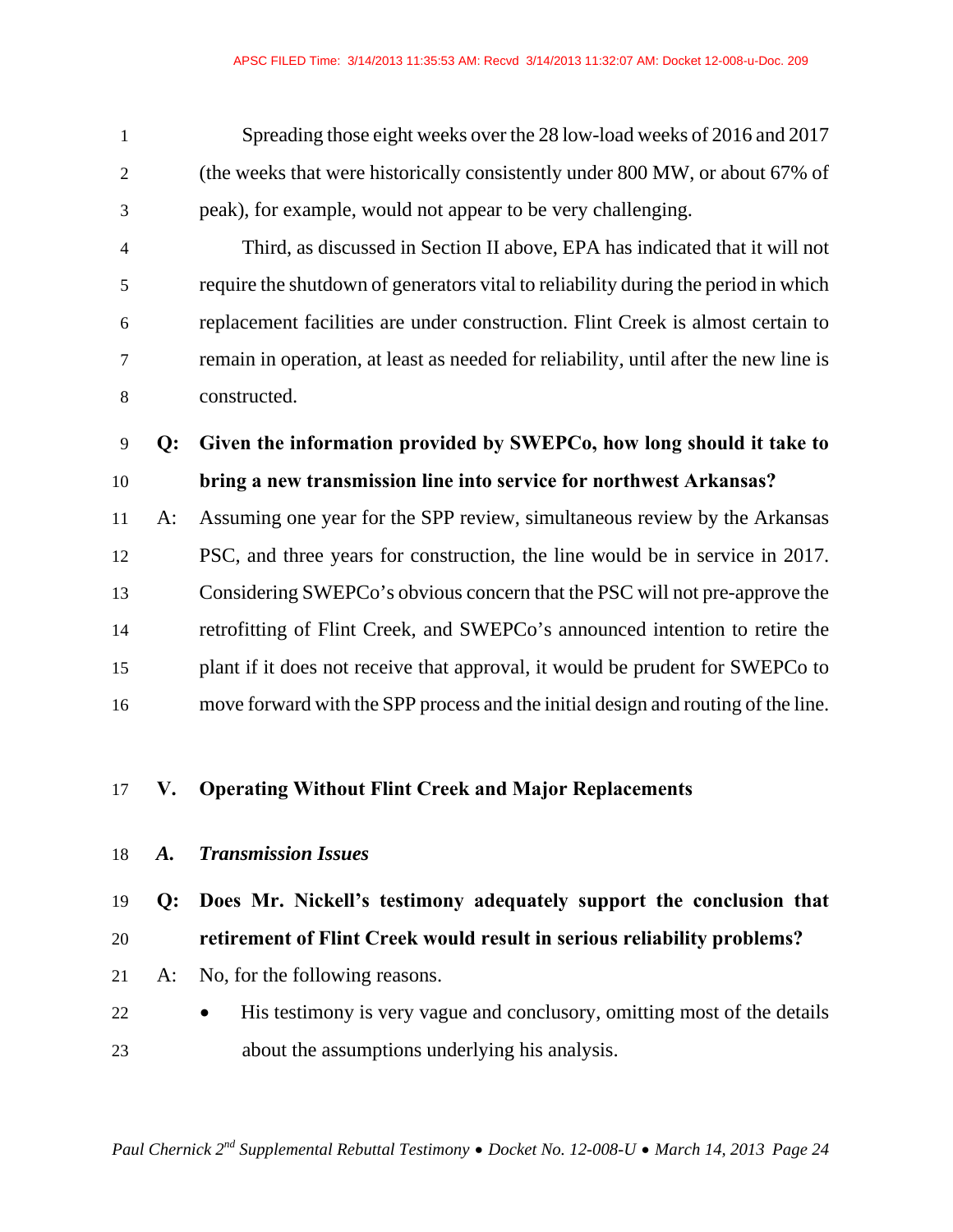| $\mathbf{1}$   |       | While he refers to "preemptive load shedding" due to the loss of a 345 kV           |
|----------------|-------|-------------------------------------------------------------------------------------|
| $\overline{2}$ |       | line (Nickell Direct at 17), he provides no analysis demonstrating the              |
| 3              |       | conditions under which such load shedding would be required, nor does he            |
| $\overline{4}$ |       | demonstrate that activating a special protection system following a first           |
| 5              |       | contingency would not be sufficient. <sup>14</sup>                                  |
| 6              |       | Rather than answering Sierra Club's questions about the inputs to his               |
| $\tau$         |       | analysis, Mr. Nickell provided 91 files that had unusual extension names,           |
| 8              |       | which turned out to be text files. Without a guide to the files and their           |
| 9              |       | meaning, it is difficult to understand what Mr. Nickell thought he found            |
| 10             |       | (SWEPCo Response to Sierra Club Data Request 2-272). <sup>15</sup>                  |
| 11             |       | The load assumptions that Mr. Nickell used were overstated by anywhere<br>$\bullet$ |
| 12             |       | from about 7% to 140% in the various model runs.                                    |
| 13             |       | The generation dispatch in the model runs does not appear to reflect the            |
| 14             |       | way that operators would actually dispatch generation to minimize outage            |
| 15             |       | risks for the modeled load and transmission conditions.                             |
| 16             |       | The analysis does not appear to reflect realistic installation and operation        |
| 17             |       | of reactive power control and other transmission protection options.                |
| 18             | Q:    | Please describe in more detail the documentation that Mr. Nickell provided.         |
| 19             | $A$ : | In response to several of Sierra Club's data requests inquiring about specific      |
| 20             |       | inputs, assumptions, and results of the model runs, SWEPCo provided                 |
| 21             |       | Attachment 7-272, which consisted of nearly 100 undocumented files with such        |
|                |       |                                                                                     |

<sup>14</sup>Mr. Nickell also mentions a combined total of 47 days during which there was some period of outage on one of the two critical 345 kV lines that were experienced during 2012 (Direct at 17). He does not provide any information on how many of those outages were scheduled at low-load times for maintenance, nor whether any occurred at loads near peak.

 $\overline{a}$ 

<sup>15</sup>Mr. Nickell also provided a very large file in a specialized format that can only be read by transmission-modeling software.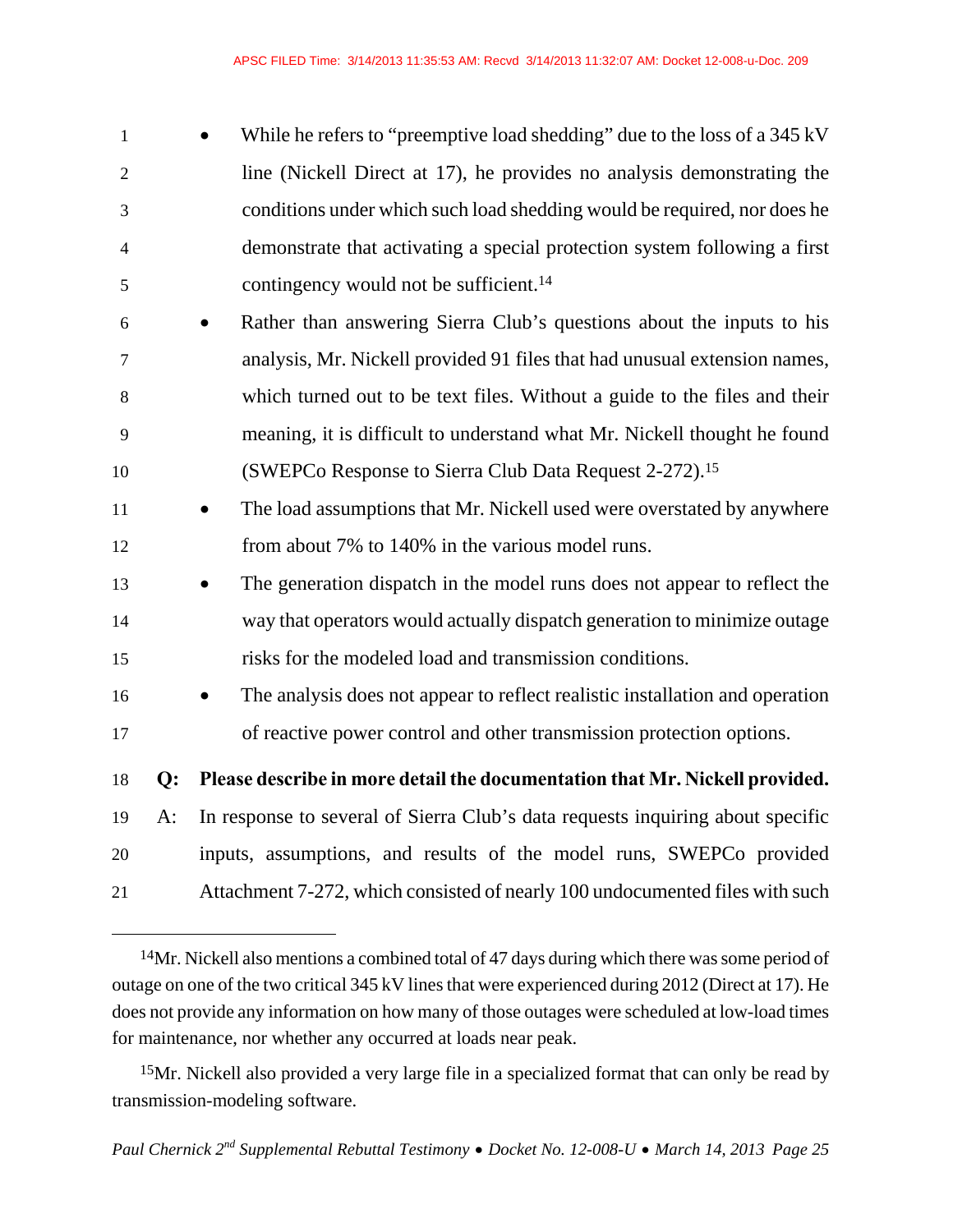| $\mathbf{1}$   | "Flint_Creek_2_branches_12.pvt"<br>impenetrable<br>and<br>as<br>names           |
|----------------|---------------------------------------------------------------------------------|
| 2              | "Flint_Creek_2_branches-ovl_6.rpt." In those files, the names of substations    |
| 3              | and power plants are abbreviated in ways that make them difficult to match with |
| $\overline{4}$ | other sources. We received some clarification in an email from SPP counsel on   |
| 5              | February 25, nearly four weeks after the responses were due. That email is      |
| 6              | attached as Confidential Exhibit PC-F7. <sup>16</sup>                           |
| $\tau$         | Mr. Nickell also refused to provide a map of the transmission lines and         |

8 generators referenced in his model, instead referring to an incomplete map 9 provided by SWEPCO in an earlier phase of discovery (SWEPCo Response to 10 Sierra Club Data Request 7-256). While SWEPCo staff members tried to help 11 me decode Mr. Nickell's abbreviations and locate the substations (in a February 12 14, 2013, conference call), they were not able to identify them all.

### 13 **Q: Please explain why you say that the loads used in Mr. Nickell's analysis are**  14 **overstated.**

15 A: The lowest northwest-Arkansas load that Mr. Nickell modeled was 1,345 MW, 16 and his other model runs used loads up to 3,045 MW. Mr. Nickell appears to 17 have modeled 100 MW increments of load, as well as 20 MW increments from 18 1,645 MW to 1,725 MW. (SWEPCo Response to Sierra Club Data Request 7- 19 272 Attachments and Exhibit PC-F7).

20 While Mr. Nickell claims that "The model utilized for this analysis reflects 21 2014 summer peak conditions" (Nickell Direct at 5), even the lowest load he 22 modeled is rather high for a 2014 load, and the other load levels are entirely 23 implausible. Mr. Nickell provides weekly peak load for each week of 2006–

<sup>16</sup>While that email did not indicate that its contents are confidential, I have marked Exhibit PC-F7 as confidential, since I cannot determine whether SWEPCo considers some of the information in the email to be confidential.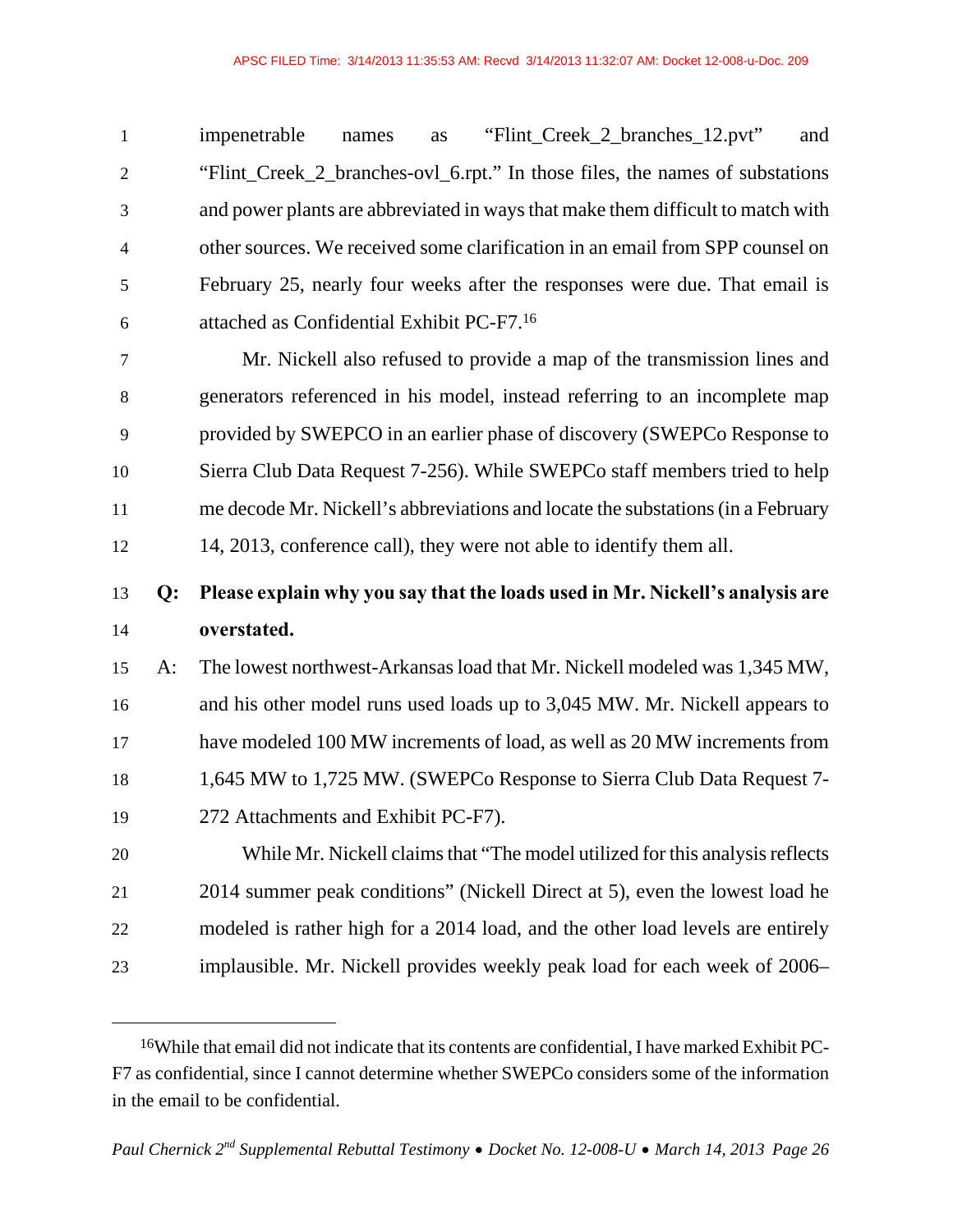- 1 2011 (SWEPCo Response to Sierra Club Data Request 7-282, Attachment 1).
- 2 Table 1 shows the maximum value for each year. Figure 1 compares the
- 3 historical loads to the values that Mr. Nickell used.

#### 4 **Table 1: Northwest Arkansas Peak Loads**

| Year | <b>Maximum Load</b> |
|------|---------------------|
| 2006 | 1,152 MW            |
| 2007 | 1.190 MW            |
| 2008 | 1,219 MW            |
| 2009 | 1,117 MW            |
| 2010 | 1,207 MW            |
| 2011 | 1,276 MW            |
| 2012 | 1,233 MW            |
|      |                     |



5 **Figure 1: Northwest Arkansas Load, Historical and as Modeled by Mr. Nickell**  6 The high load in 2011 was associated with an extremely hot summer. Even 7 during the recovery from the recession, from 2010 to 2012, northwest Arkansas 8 load grew only about 13 MW annually, or about 1%. At that rate, the northwest-9 Arkansas peak would not reach 1,345 MW until about 2020, by which time any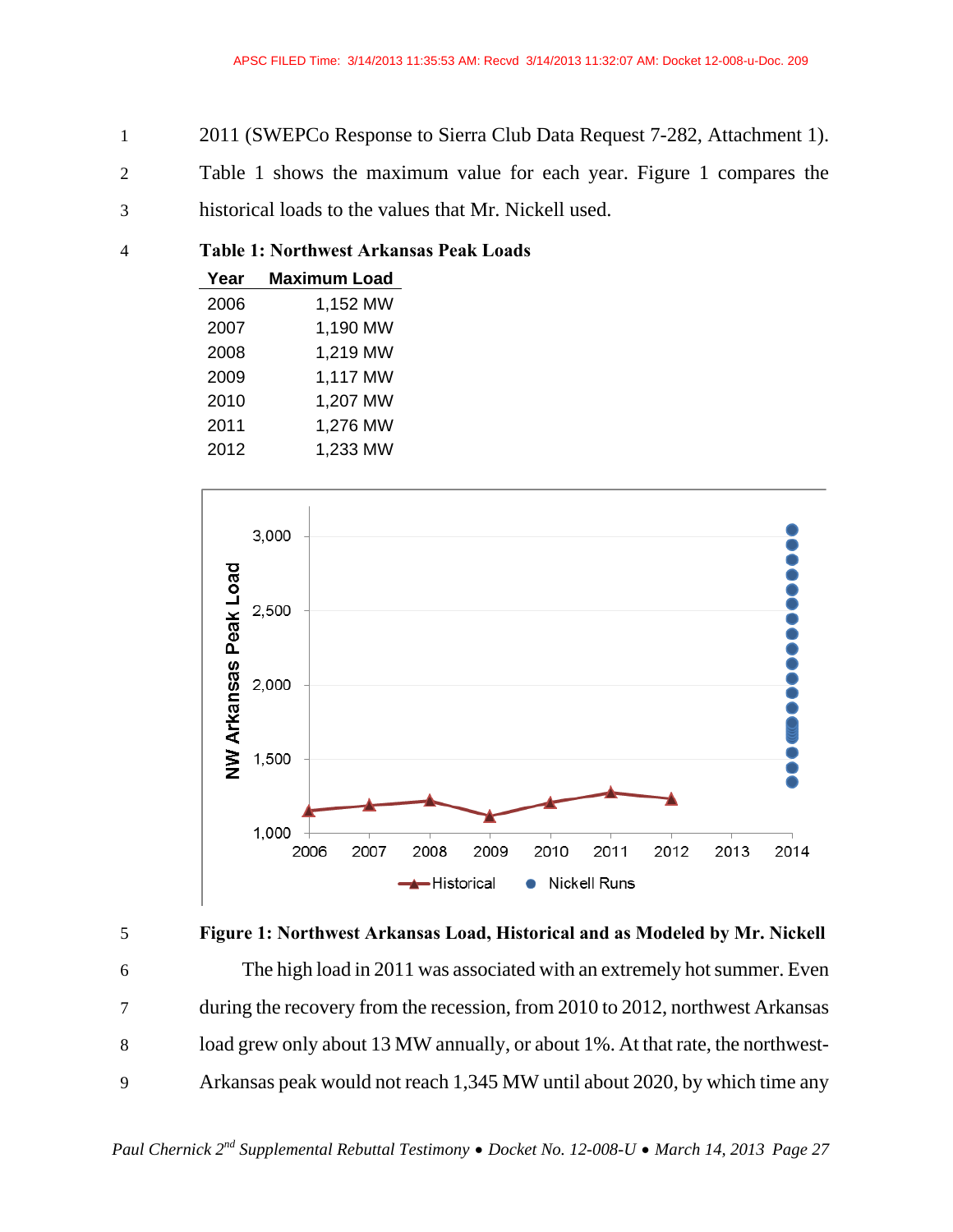| $\mathbf{1}$                     |       | necessary additional transmission facilities could be in service. In addition, the                                                                                                                                                                                                                                                                                                                                               |
|----------------------------------|-------|----------------------------------------------------------------------------------------------------------------------------------------------------------------------------------------------------------------------------------------------------------------------------------------------------------------------------------------------------------------------------------------------------------------------------------|
| $\overline{2}$                   |       | PSC's energy-efficiency proposed targets would require SWEPCo to reduce its                                                                                                                                                                                                                                                                                                                                                      |
| 3                                |       | Arkansas load by 1% in 2013, rising to 1.5% annually by 2015, greater than the                                                                                                                                                                                                                                                                                                                                                   |
| $\overline{4}$                   |       | recent historical load growth. <sup>17</sup>                                                                                                                                                                                                                                                                                                                                                                                     |
| 5                                | Q:    | What is the implication of Mr. Nickell's choice of load levels?                                                                                                                                                                                                                                                                                                                                                                  |
| 6                                | $A$ : | His results are not useful to the Commission in determining what would happen                                                                                                                                                                                                                                                                                                                                                    |
| 7                                |       | were Flint Creek retired a year or two before the construction of another trans-                                                                                                                                                                                                                                                                                                                                                 |
| 8                                |       | mission line. Mr. Nickell claims,                                                                                                                                                                                                                                                                                                                                                                                                |
| 9<br>10<br>11<br>12<br>13<br>14  |       | The results of this analysis indicate that once Flint Creek is removed from<br>service, severe thermal overloads and voltage decreases occur due to<br>transfers into the load area. These thermal overloads and voltage reductions<br>increase the threat of cascading transmission outages within the area that<br>would result in voltage collapse and customer power outages. (Nickell<br>Direct at 5)                       |
| 15<br>16<br>17<br>18<br>19<br>20 |       | The analysis showed that the absence of Flint Creek generation causes<br>more flows into the area that result in voltage and thermal violations during<br>contingency conditions. These violations were present in the analysis even<br>before simulating power transfers into the area to meet increased consumer<br>demand beyond that which was modeled. (SWEPCo Response to Sierra<br>Club Data Request 7-271) <sup>18</sup> |
| 21                               |       | In fact, his analyses do not show this mass of violations—voltage collapse,                                                                                                                                                                                                                                                                                                                                                      |
| 22                               |       | low-voltage, and thermal overloads—at the 1,345 MW load level. The most dire                                                                                                                                                                                                                                                                                                                                                     |
| 23                               |       | outcome, voltage collapse, occurs only for northwest-Arkansas loads at                                                                                                                                                                                                                                                                                                                                                           |

<sup>&</sup>lt;sup>17</sup>The recent historical data also includes some effects of energy-efficiency programs. Assuming that the summer peak for each year reflects half the effect of efficiency measures installed in that year (plus all previous installations), and that SWEPCo achieved the PSC targets in northwest Arkansas, the cumulative energy-efficiency effect would be about 0.1% in 2010 (about 1 MW) and 1.1% in 2012 (about 13 MW).

<sup>&</sup>lt;sup>18</sup>The "power transfers into the area" are the 100 MW to 1,700 MW that Mr. Nickell adds to the already-high 1,345 MW he asserts was the forecast for 2014.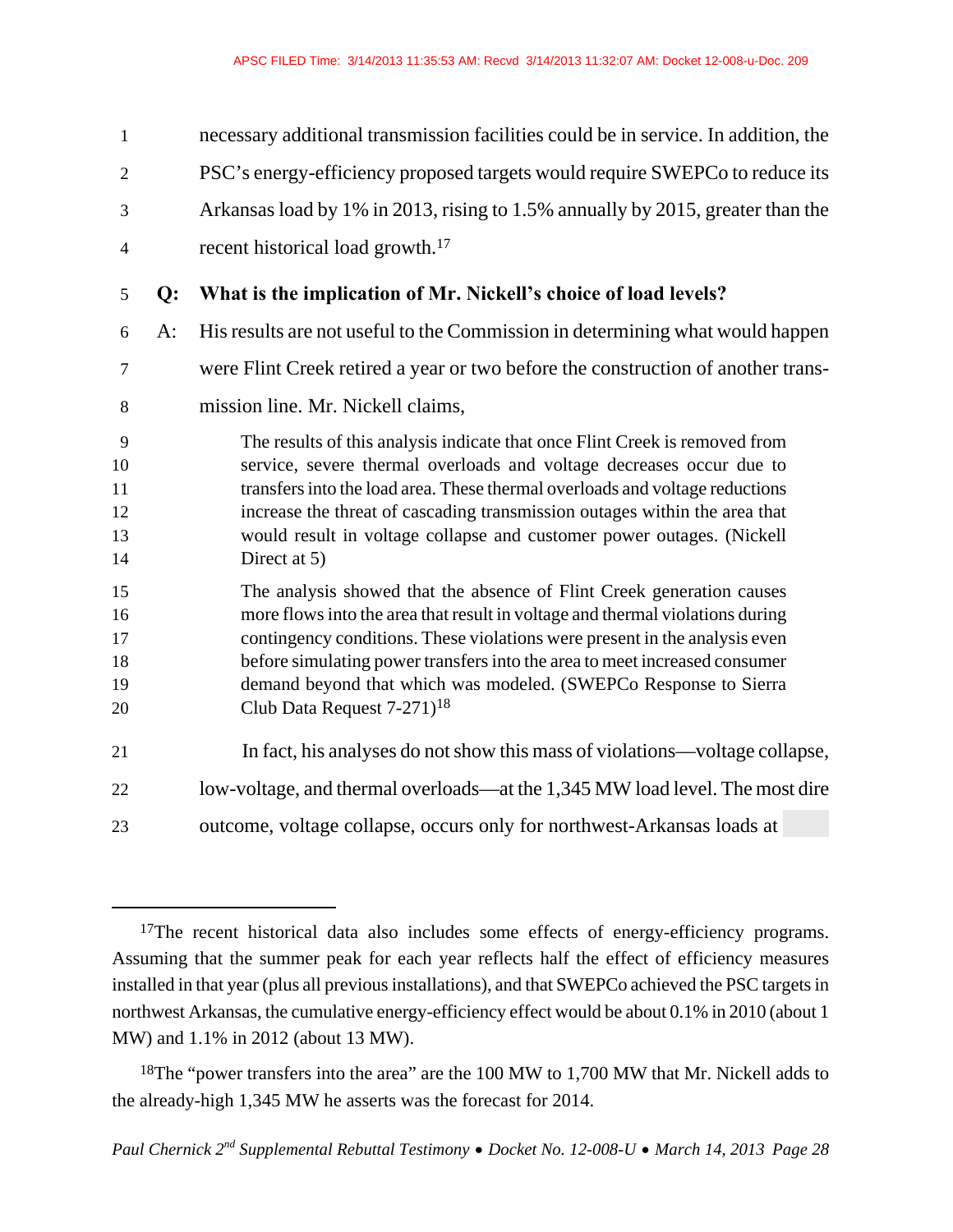| $\mathbf{1}$                      | MW and above (Exhibit PC-F7). This is approximately<br>higher than the                                                                                                                                                                                                                                                                                                                                                                |  |
|-----------------------------------|---------------------------------------------------------------------------------------------------------------------------------------------------------------------------------------------------------------------------------------------------------------------------------------------------------------------------------------------------------------------------------------------------------------------------------------|--|
| $\overline{2}$                    | highest previous northwest-Arkansas load.                                                                                                                                                                                                                                                                                                                                                                                             |  |
| 3                                 | Nor do voltage reductions appear to be a problem. The Transmission                                                                                                                                                                                                                                                                                                                                                                    |  |
| $\overline{4}$                    | Planning Reliability Criteria for the AEP-SPP system specify the voltage limits                                                                                                                                                                                                                                                                                                                                                       |  |
| 5                                 | as follows:                                                                                                                                                                                                                                                                                                                                                                                                                           |  |
| 6<br>$\tau$<br>8<br>9<br>10<br>11 | Transmission voltage should notfall below 90% of nominal voltage<br>shown above during emergencies. The low limit can be lower if voltage<br>regulating equipment maintains voltage to the customers within prescribed<br>limits at distribution substations involved without causing voltage problems<br>at nearby loads. (2012 American Electric Power AEP-SPP FERC Form 715<br>Part 4, excerpt attached as Exhibit PC-F8, at 4.3). |  |
| 12                                | As for the voltage reductions, the lowest load at which any bus voltage fell                                                                                                                                                                                                                                                                                                                                                          |  |
| 13                                | below 90% of normal under any of the 27 contingencies that Mr. Nickell                                                                                                                                                                                                                                                                                                                                                                |  |
| 14                                | MW, vastly higher than any load likely in this decade.<br>modeled was                                                                                                                                                                                                                                                                                                                                                                 |  |
| 15                                | Finally, Mr. Nickell's analysis shows that, under certain dispatch                                                                                                                                                                                                                                                                                                                                                                    |  |
| 16                                | conditions, one line (<br>experiences overloads at                                                                                                                                                                                                                                                                                                                                                                                    |  |
| 17                                | MW. <sup>19</sup> This occurs under second contingency conditions, with the                                                                                                                                                                                                                                                                                                                                                           |  |
| 18                                | concurrent loss at peak of both the largest 345-kV line from the west into                                                                                                                                                                                                                                                                                                                                                            |  |
| 19                                | northwest Arkansas (Tonnece to Flint Creek) and either the second-largest 345-                                                                                                                                                                                                                                                                                                                                                        |  |
| 20                                | kV line (Clarksville to Chamber Springs) or the very short line from the                                                                                                                                                                                                                                                                                                                                                              |  |
| 21                                | substation. <sup>20</sup> Mr. Nickell also<br>to the adjacent                                                                                                                                                                                                                                                                                                                                                                         |  |
| 22                                | finds a rather small overload for a low-capacity line (a<br>line from                                                                                                                                                                                                                                                                                                                                                                 |  |

<sup>&</sup>lt;sup>19</sup>This line appears to be only about miles long, so reconductoring or reinforcing it may be relatively inexpensive and quick.

<sup>20</sup>The SWEPCo FERC Form 1 lists this line as 0.23 miles in length. From Google maps, it appears that the line spans only four poles.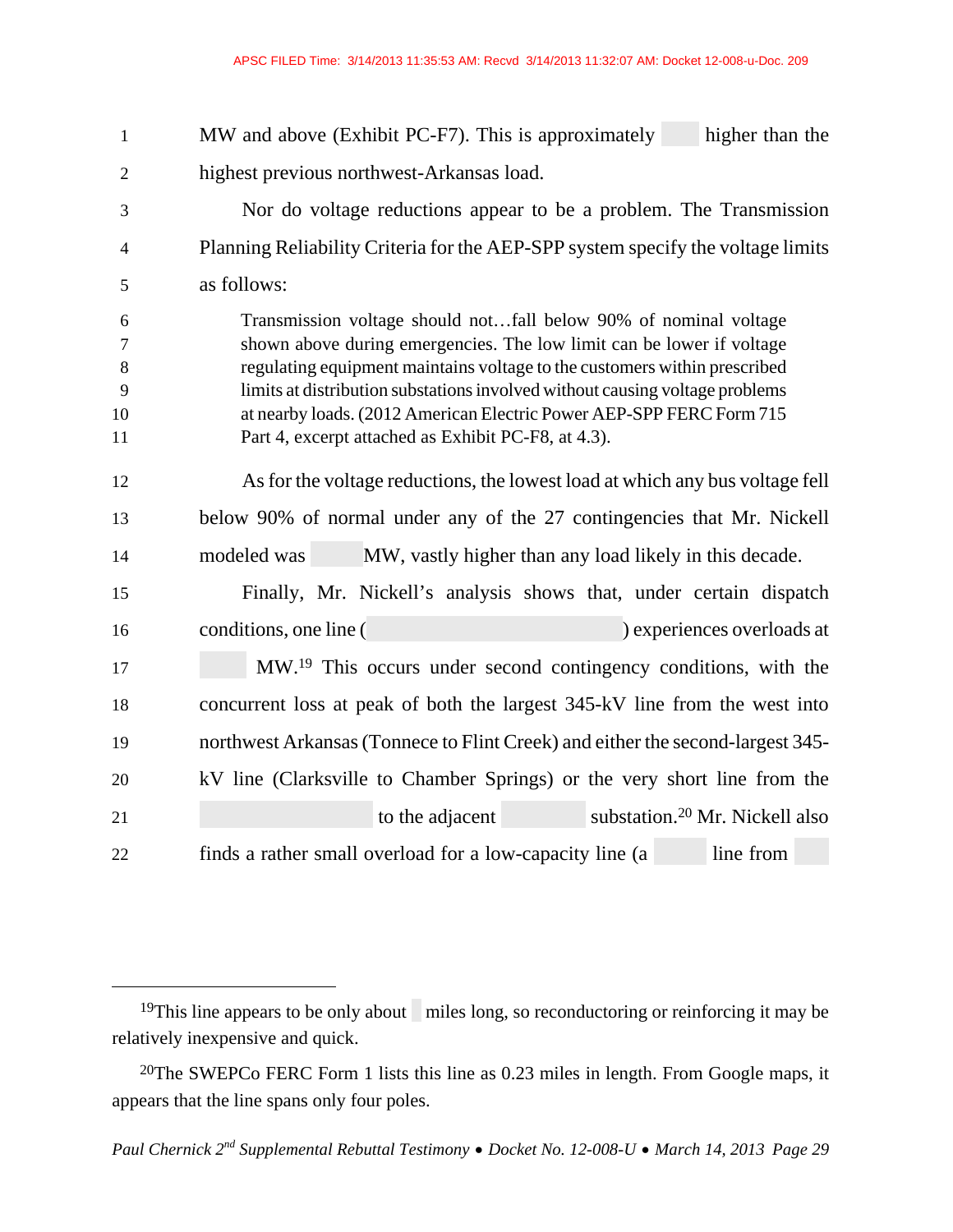1 ) if the lines from GRDA 1 to Tonnece and from Clarksville to Chamber 2 Springs fail.<sup>21</sup>

#### 3 **Q: What is wrong with the generation dispatch in the model runs?**

4 A: I believe that there are three problems. First, "prior to any simulated power 5 transfer and load increase…The conditions assumed are those in the SPP base 6 model" (Erin Cullum e-mail, Exhibit PC-F7). Since the SPP base case includes 7 the operation of Flint Creek, the dispatch of generation in that case would not 8 reflect the post–Flint Creek transmission issues in northwest Arkansas. Specifi-9 cally, when Flint Creek is operating, power tends to flow into northwest Arkan-10 sas from the west and out of northwest Arkansas to the northeast and east. With 11 the retirement of Flint Creek (or even during outages at Flint Creek), SPP would 12 dispatch more generation to the northeast and east to reduce the stress on the 13 lines into northwest Arkansas from the west. There is no indication that Mr. 14 Nickell modified dispatch to accommodate the retirement of Flint Creek. 15 Second, when Mr. Nickell increases load in northwest Arkansas, he says 16 that he increases generation levels from 17 Entergy Services, CLECo Power, Oklahoma Gas and Electric Company, 18 American Electric Power West…, The Empire District Electric Company, 19 and City Utilities of Springfield." (SWEPCo Response to Sierra Club Data 20 Request 7-277) 21 That would include resources on all sides of northwest Arkansas. But the tables 22 of generation for various load levels include only part of the region Mr. Nickell 23 lists. Specifically, the generation that adapts to northwest Arkansas load in-24 cludes plants in Oklahoma, SWEPCo's territory, Louisiana, and even some in 25 Mississippi, but not Empire District generation to the northwest or Entergy

<sup>&</sup>lt;sup>21</sup>This line runs to a substation called "  $\ldots$  ," which is not on the map in SWEPCo Response to Sierra Club Data Request 1-184, or any other map I have been able to find.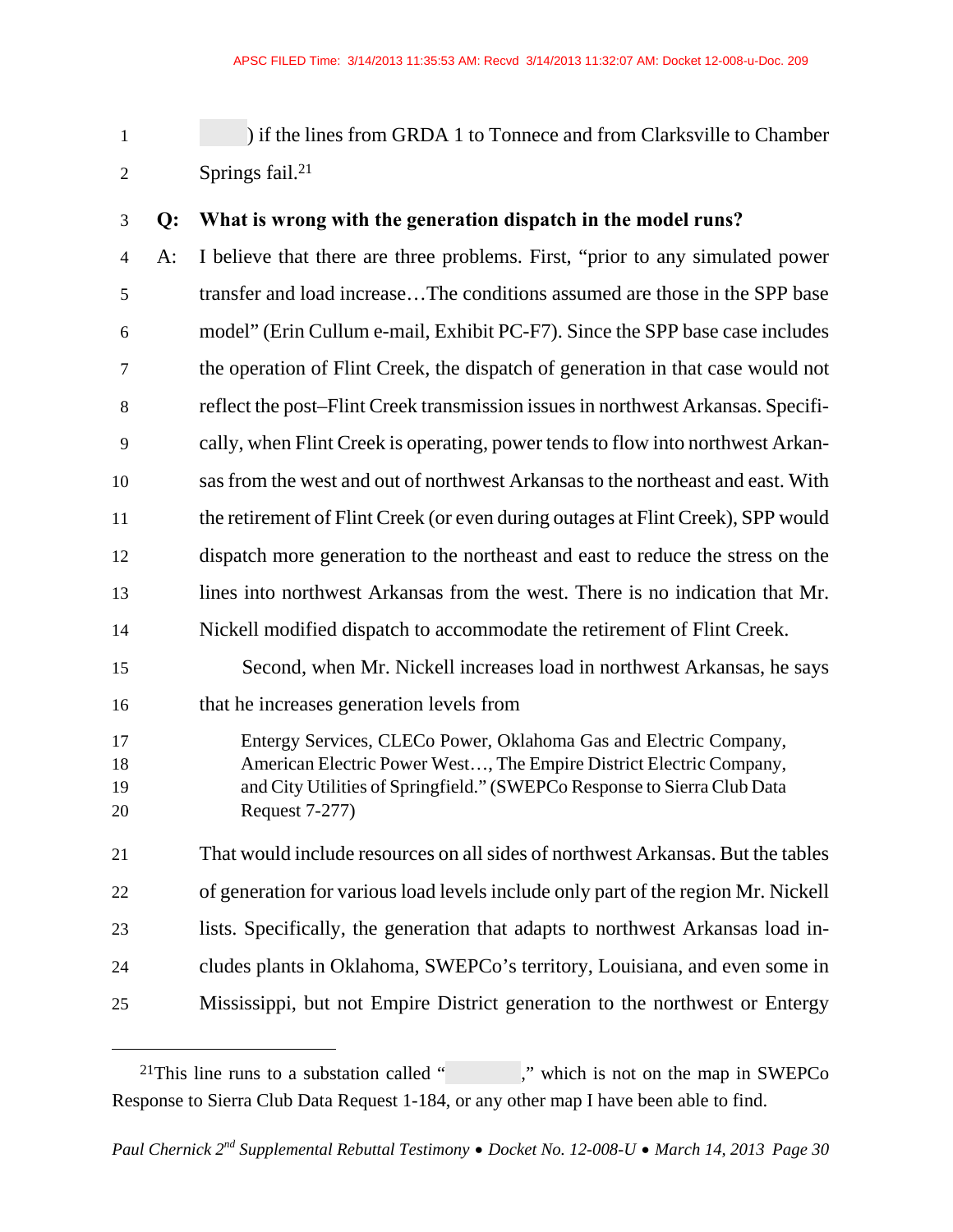1 Arkansas generation to the east. Again, Mr. Nickell's modeling appears to 2 increase flows from the west, exacerbating the transmission problems in north-3 west Arkansas.

4 Third, Mr. Nickell does not appear to recognize that SPP would change 5 dispatch in response to the first transmission contingency, before the second 6 contingency would plausibly occur. The contingencies identified as possible 7 problems in Mr. Nickell's analysis are rare and independent events. While a 8 second line may fail before the first line is back in operation, the simultaneous 9 outage of both lines is vanishingly unlikely.<sup>22</sup> In 15 to 30 minutes, SPP would 10 be able to ramp up operating generation and call on fast-start peakers to the east, 11 and ramp down generation to the west. Mr. Nickell's modeling does not appear 12 reflect any such response to the first contingency. Indeed the files in SWEPCo 13 Response to Sierra Club Data Request 272 with the extension ".prg" show that 14 the program was instructed to "never" "adjust area interchanges," either before 15 contingencies or afterward.

## 16 **Q: Other than redispatching generation, do system operators have other**  17 **options for redistributing load on transmission lines at high loads or**  18 **following contingencies?**

19 A: Yes. Transmission systems have various combinations of control devices to 20 influence the flow of real and reactive power, to reduce line losses and avoid 21 overloads. Those options include load-tap transformers, phase-shifters, and 22 capacitors. Operators also arm Special Protection Systems when the system is 23 under stress, to limit the effect of an outage of particular system elements.

 $^{22}$ Extreme weather events (storms, tornadoes and the like) can knock out multiple transmission lines in short order, but those events also tend to knock out large parts of the distribution system, reducing load.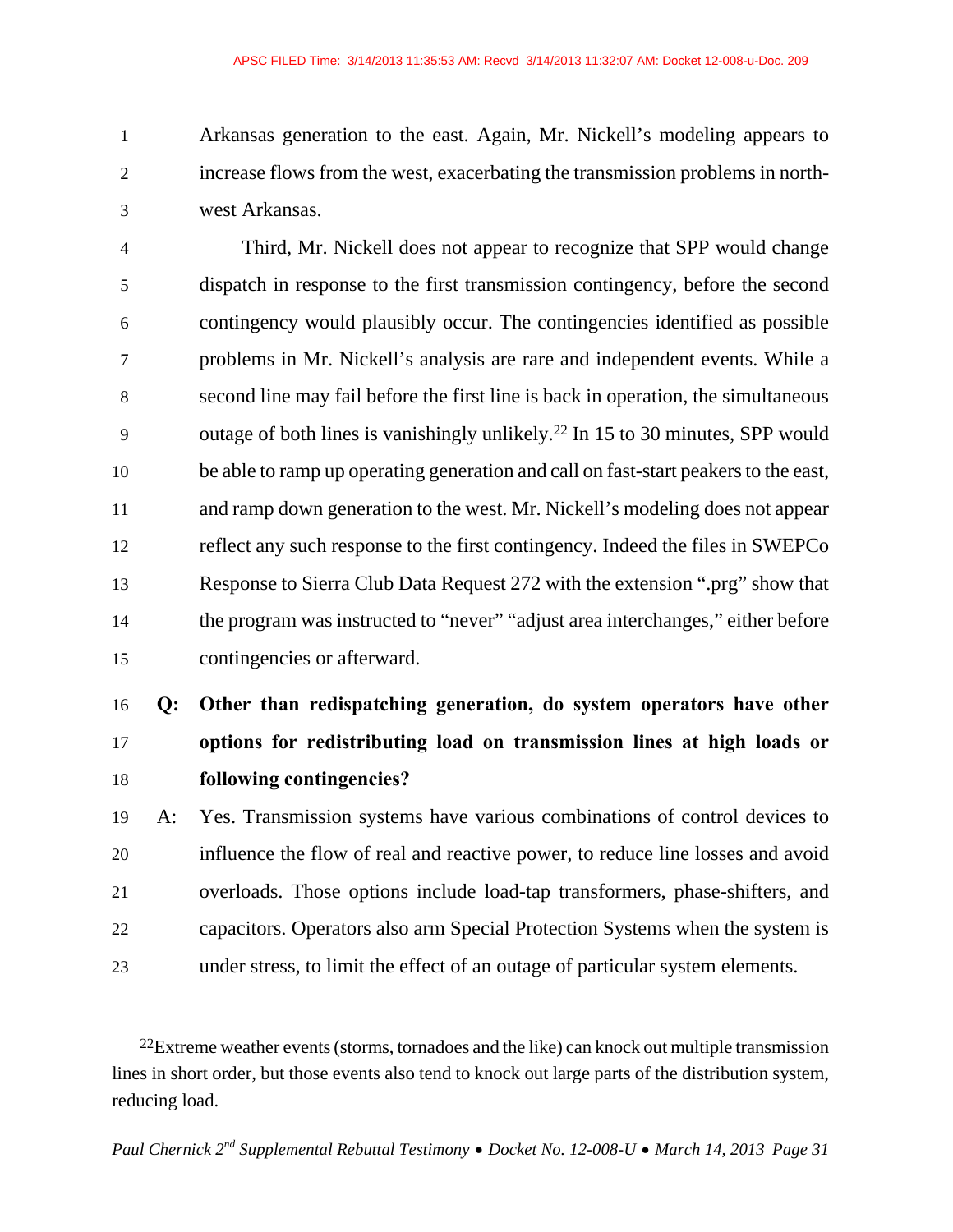### 1 **Q: Did Mr. Nickell's model runs use these options to maintain the reliability of**  2 **the northwest-Arkansas system?**

3 A: No. Table 2 shows the settings Mr. Nickell applied in his model, from the prg 4 files in SWEPCo Response to Sierra Club Data Request 272. Mr. Nickell 5 allowed the operation of phase-shifters to control real power flow, but turned off 6 all other control equipment.

| Table 2: Settings for Transmission Equipment in Nickell Model |                        |
|---------------------------------------------------------------|------------------------|
| <b>Control Technique</b>                                      | <b>Program Setting</b> |
| Adjust ULTCS for MVAr flow control                            | Never                  |
| Adjust phase-shifters for MW flow control                     | In Pre-Contingency     |
| Adjust static tap-changers for voltage control                | <b>Never</b>           |
| Adjust static tap-changers for MVar control                   | <b>Never</b>           |
| Adjust static phase-shifters for MW control                   | <b>Never</b>           |
| Adjust static series compensators                             | <b>Never</b>           |
| Adjust automatic Special Protection System                    | <b>Never</b>           |
| <b>Adjust manual Special Protection System</b>                | <b>Never</b>           |

# 7 **Table 2: Settings for Transmission Equipment in Nickell Model**

8 **Q: Does Mr. Nickell include the capacitors and static compensator that Mr.** 

### 9 **Hassink says SWEPCo would add if Flint Creek were retired (Hassink**

10 **Direct at 8)?** 

11 A: There is no indication that Mr. Nickell added those devices to his model of the 12 SPP base case (which would not include the devices). The issues in siting these 13 devices at existing substations and installing them should be much simpler than 14 those related to the transmission line; getting them into service by 2017 should 15 not be particularly challenging.

## 16 **Q: Did SPP or SWEPCo develop a Special Protection System for northwest**

- 17 **Arkansas during past outages at Flint Creek?**
- 18 A: Apparently not. In response to a request for any such protection plans, Mr. 19 Nickell said: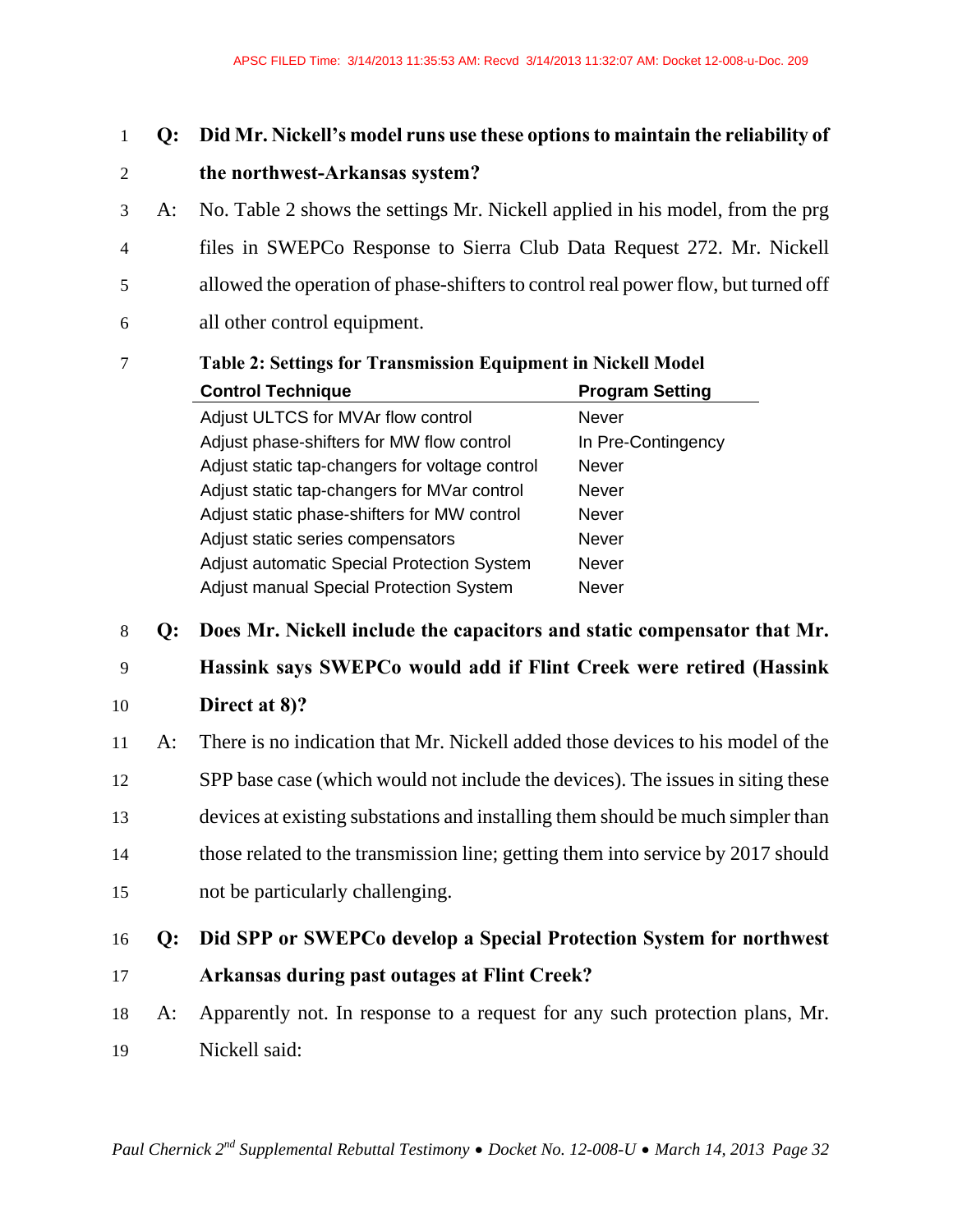| $\mathbf{1}$<br>$\overline{2}$<br>3<br>$\overline{4}$<br>$\mathfrak{S}$<br>6<br>7 |    | Special plans or actions are identified and developed closer to real-time<br>(anywhere from day ahead to days ahead of the expected outage) to address<br>reliability studies that identify this resource as having an impact on any<br>planned transmission outage in the area. The operating guides would in-<br>clude the constraint issue as identified, the appropriate congestion manage-<br>ment action required and the entities that are responsible for taking the<br>required action. (SWEPCo Response to Sierra Club Data Request 7-278) |
|-----------------------------------------------------------------------------------|----|------------------------------------------------------------------------------------------------------------------------------------------------------------------------------------------------------------------------------------------------------------------------------------------------------------------------------------------------------------------------------------------------------------------------------------------------------------------------------------------------------------------------------------------------------|
| 8                                                                                 |    | It would seem that had SPP and SWEPCo been worried enough about the                                                                                                                                                                                                                                                                                                                                                                                                                                                                                  |
| 9                                                                                 |    | possibility of a summer outage at Flint Creek they would have prepared a                                                                                                                                                                                                                                                                                                                                                                                                                                                                             |
| 10                                                                                |    | response plan. They will have several years prior to the retirement of Flint Creek                                                                                                                                                                                                                                                                                                                                                                                                                                                                   |
| 11                                                                                |    | to prepare a Special Protection System for northwest Arkansas, covering "appro-                                                                                                                                                                                                                                                                                                                                                                                                                                                                      |
| 12                                                                                |    | priate congestion management actions."                                                                                                                                                                                                                                                                                                                                                                                                                                                                                                               |
| 13                                                                                | Q: | Is there reason to believe that the transmission system in northwest Arkan-                                                                                                                                                                                                                                                                                                                                                                                                                                                                          |
| 14                                                                                |    | sas would survive the loss of two lines at a 1,345 MW load, after appropri-                                                                                                                                                                                                                                                                                                                                                                                                                                                                          |
| 15                                                                                |    | ately balancing load among transmission lines, changing generation dis-                                                                                                                                                                                                                                                                                                                                                                                                                                                                              |
| 16                                                                                |    | patch before and after the first contingency, and utilizing protective                                                                                                                                                                                                                                                                                                                                                                                                                                                                               |
| 17                                                                                |    | equipment and systems?                                                                                                                                                                                                                                                                                                                                                                                                                                                                                                                               |
| 18                                                                                | A: | Yes. Table 3 lists the summer contingency capacity of the northwest Arkansas                                                                                                                                                                                                                                                                                                                                                                                                                                                                         |
| 19                                                                                |    | interfaces, from SWEPCo Response to Sierra Club Data Request 7-258. Even                                                                                                                                                                                                                                                                                                                                                                                                                                                                             |
| 20                                                                                |    | taking out the two largest lines (from Tonnece and Clarksville), the sum of the                                                                                                                                                                                                                                                                                                                                                                                                                                                                      |
| 21                                                                                |    | remaining capacities is 2,360 MW, 75% higher than the 1,345 MW load Mr.                                                                                                                                                                                                                                                                                                                                                                                                                                                                              |
|                                                                                   |    | Nickell assumed. The sum of the lines' capacities is 1,983 MW, twice the 968                                                                                                                                                                                                                                                                                                                                                                                                                                                                         |
| 22                                                                                |    | MW net flow into northwest Arkansas (1,345 MW load minus 377 MW of                                                                                                                                                                                                                                                                                                                                                                                                                                                                                   |
| 23                                                                                |    |                                                                                                                                                                                                                                                                                                                                                                                                                                                                                                                                                      |
| 24                                                                                |    | generation). Flows on the lines could be within the contingency limits, even                                                                                                                                                                                                                                                                                                                                                                                                                                                                         |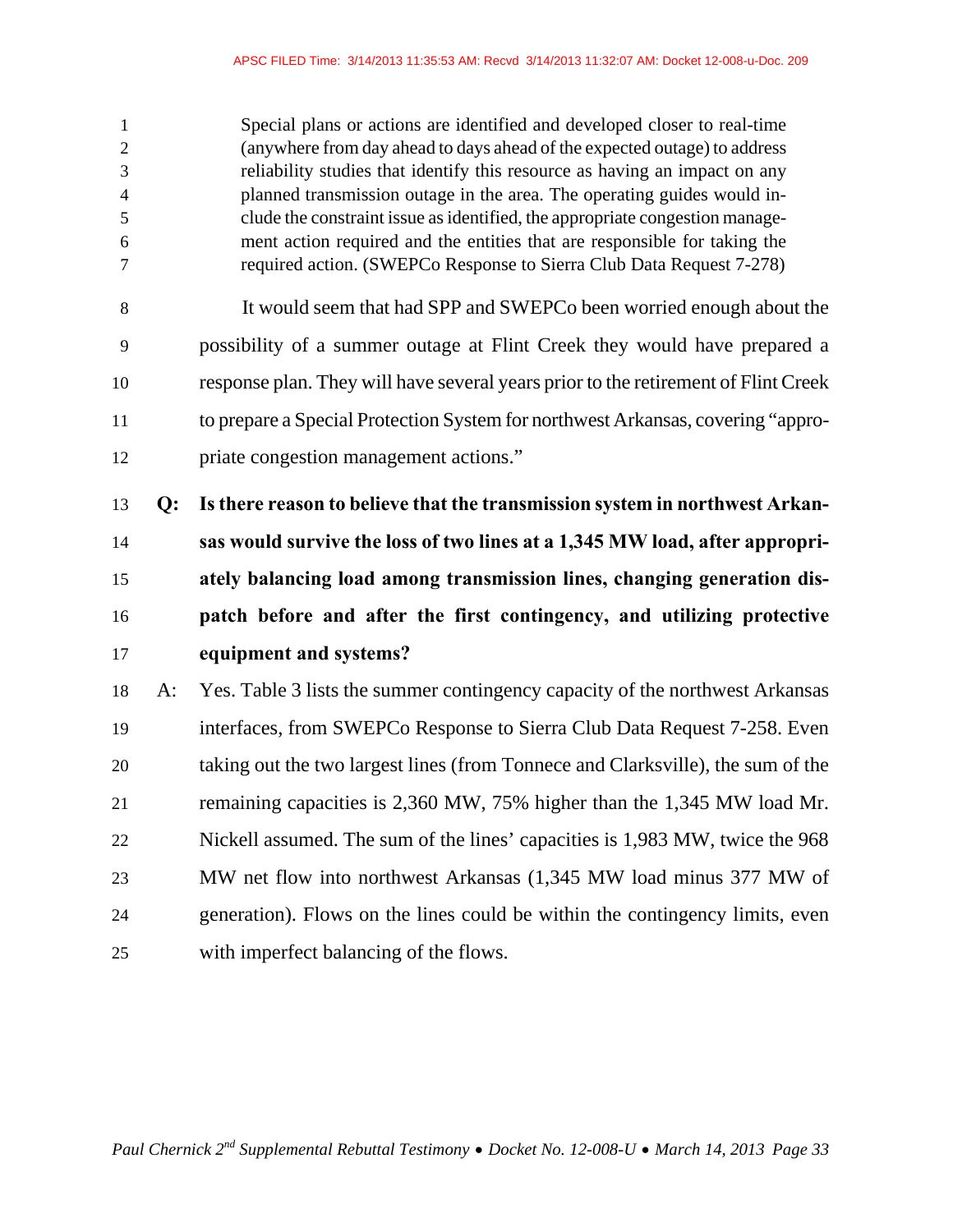|         | Table 5. Transmission and Generation Serving For thwest Arkansas<br><b>Supply into NW Arkansas</b> | Voltage | <b>Summer</b><br><b>Contingency</b><br><b>Capacity</b> |  |
|---------|----------------------------------------------------------------------------------------------------|---------|--------------------------------------------------------|--|
|         | <b>Tonnece-Flint Creek</b>                                                                         | 345 kV  | 1,367 MW                                               |  |
|         | <b>Monett-Flint Creek</b>                                                                          | 345 kV  | 1,130 MW                                               |  |
|         | <b>Clarksville-Chamber Springs</b>                                                                 | 345 kV  | 1,176 MW                                               |  |
|         | Siloam Springs City (GRDA)-Siloam                                                                  |         |                                                        |  |
|         | Springs                                                                                            | 161 kV  | 317 MW                                                 |  |
|         | <b>Decatur-Flint Creek</b>                                                                         | 161 kV  | 268 MW                                                 |  |
|         | <b>VBI-VBI North</b>                                                                               | 69 kV   | 48 MW                                                  |  |
|         | Beaver Dam-Avoca REC                                                                               | 161 kV  | 220 MW                                                 |  |
|         | Mattison generation                                                                                |         | 300 MW                                                 |  |
|         | Elkins generation                                                                                  |         | 60 MW                                                  |  |
|         | Ellis generation                                                                                   |         | <b>17 MW</b>                                           |  |
| 2<br>Q: | Does Mr. Nickell raise any other concerns about operating the northwest-                           |         |                                                        |  |
| 3       | Arkansas system without Flint Creek, before the completion of new                                  |         |                                                        |  |

### 1 **Table 3: Transmission and Generation Serving Northwest Arkansas**

#### 4 **transmission?**

- 5 A: Yes. Mr. Nickell expresses the concern that locational marginal prices (LMPs)
- 6 in northwest Arkansas would rise in this period. (Nickell Direct at 14–16)

7 **Q: Should this be a matter of significant concern to the Commission?** 

8 A: No. The higher prices paid in northwest Arkansas would be paid to the 9 generators in northwest Arkansas: primarily SWEPCo's Mattison and to a lesser 10 extent AECC's Ellis and the small Elkins hydropower plant. Hence, the vast 11 majority of any additional energy charges will flow back to Arkansas utilities 12 and their ratepayers.

#### 13 *B. Short-term Local Alternatives*

### 14 **Q: Are there additional local resources that could be deployed in northwest**

### 15 **Arkansas to improve reliability?**

16 A: Yes. Those options would include

*Paul Chernick 2nd Supplemental Rebuttal Testimony Docket No. 12-008-U March 14, 2013 Page 34*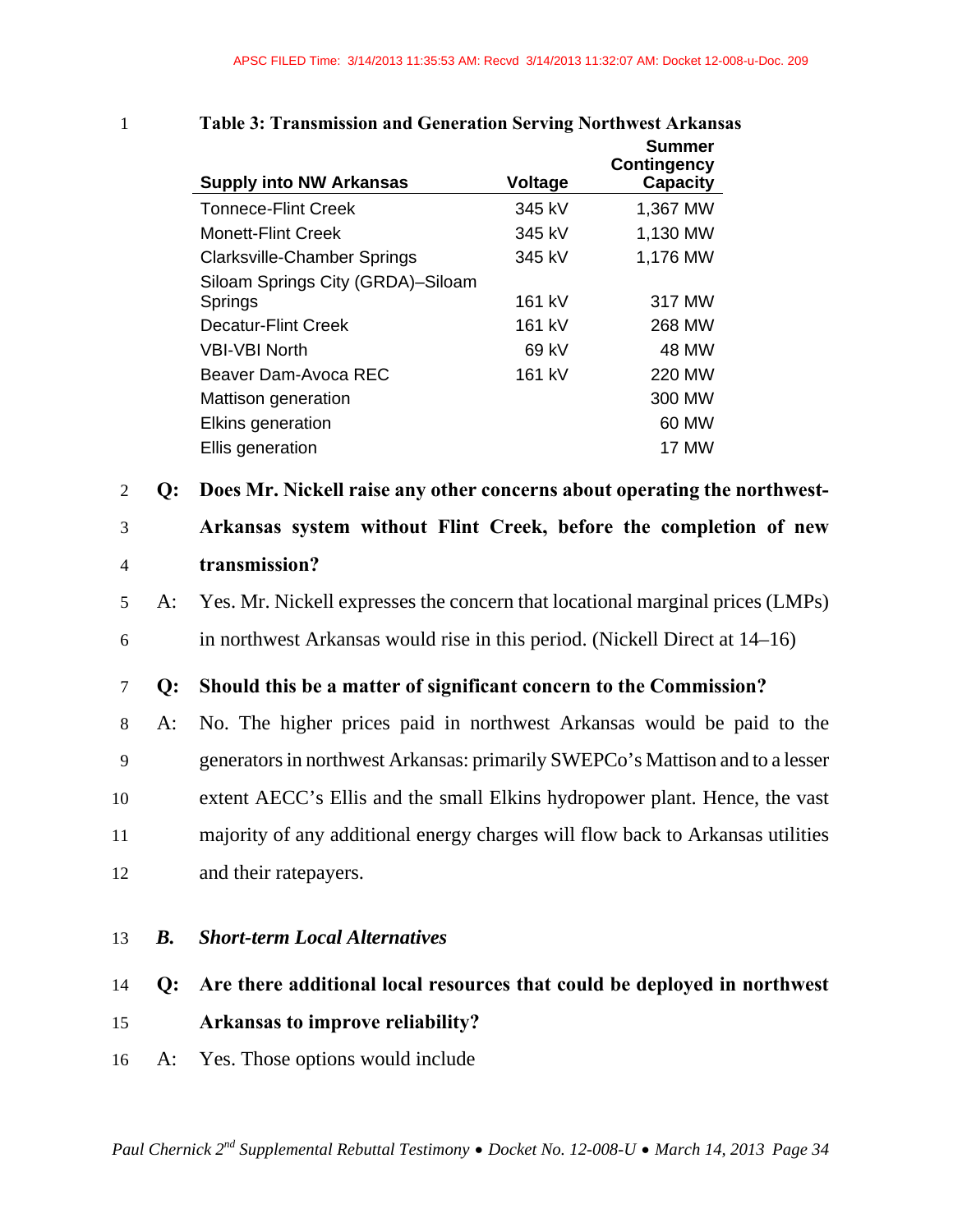- 1 **targeted energy-efficiency programs, using higher incentives, increased** 2 local marketing, and direct installation to accelerate participation in retrofit 3 programs in northwest Arkansas;
- 4 increases in load management programs, which can include dimming of 5 lighting and resetting of thermostats in commercial building at times of 6 peak demand;
- 7 **•** increases in interruptible contracts;
- 8 enrollment of emergency generation as a demand-response measure to 9 reduce load under extreme loads and contingency conditions; and
- 10 encouraging installation of combined heat and power (CHP) for customers 11 with water-heating and other thermal loads.
- 12 **Q: Does this conclude your testimony?**
- 13 A: Yes.